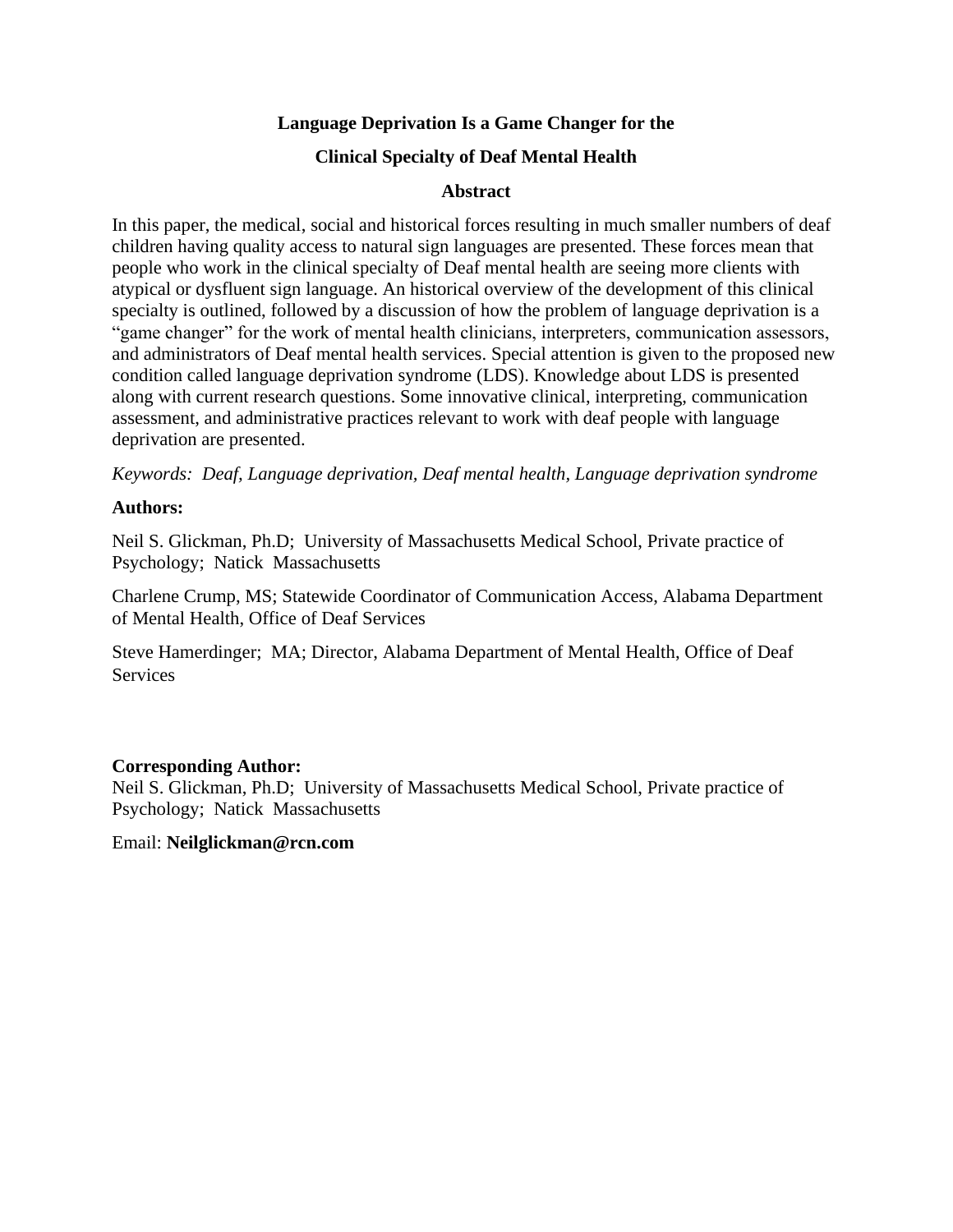### **Language Deprivation Is a Game Changer for the**

#### **Clinical Specialty of Deaf Mental Health**

### **Introduction**

Language deprivation is a game changer for the clinical specialty of Deaf mental health. Because medical, social, and historical forces are resulting in much smaller numbers of deaf children having quality access to natural sign languages, the language and communication abilities of deaf people are changing. With this come challenges for which mental health providers working with deaf people and ancillary helping disciplines — including sign language interpreters, teachers of deaf children, and program administrators — are called upon to address. Throughout this paper the upper case "Deaf" will be used when there are specific references to Deaf culture, the Deaf community, Deaf mental health, Deaf education, Deaf interpreters or culturally Deaf or signing people. When deaf people are referred to generally, or when the reference is to hearing loss, the lower case "deaf" is used.

Deaf children may have normal intellectual potential, but often grow up without native language abilities in any language (Hall, 2017). This is not just because many are unable to hear sufficiently to acquire spoken language as hearing children do, but also because they may not be exposed sufficiently to natural sign languages to allow them to acquire native signing abilities. Natural sign languages "are bona fide linguistic systems, with structures and rules and the full range of expressive power that characterize spoken languages." This is distinguished from systems created by educators that attempt to represent the spoken language manually by borrowing and adapting signs and imposing a way of manually representing the spoken language grammar (Sandler & Martin, 2001).

For children who are severely to profoundly deaf, acquiring spoken language skills requires great effort and is sometimes not possible; whereas acquiring native sign language skills can be natural and effortless, providing the right environment is present (Humphries, Kushalnagar, Mathur et al., 2012). Without native abilities in either spoken or sign languages, deaf children can develop a host of cognitive, socio-emotional, and behavioral challenges, discussed in this article in relation to the proposed condition of "language deprivation syndrome" (LDS) (Gulati, 2019; Hall, Levin, & Anderson, 2017).

Historically, attempts by mental health professionals to assist deaf people have essentially used three paradigms to guide their work. Over roughly a century, a distinct clinical specialty called Deaf mental health has been evolving which, in the years before it had a name, focused upon the disability of being unable to hear. Remediation of hearing loss and its consequences was the first paradigm for this work. Then, with the rise of Deaf pride and the Deaf cultural movement, the mental health paradigm shifted towards what has been called a "culturally affirmative" model of mental health care (Glickman & Gulati, 2003; Glickman & Harvey, 1996; Leigh, 2010) The shift was essentially from the medical-pathological to the cultural view of Deaf people as applied to mental health (Baker & Cokely, 1980).

The shift represented a profound paradigm change. More recently, the decline of Deaf residential schools, rise of mainstreaming, and the influence of a cochlear implant industry which often promotes an oralist philosophy, along with other socio-historical developments discussed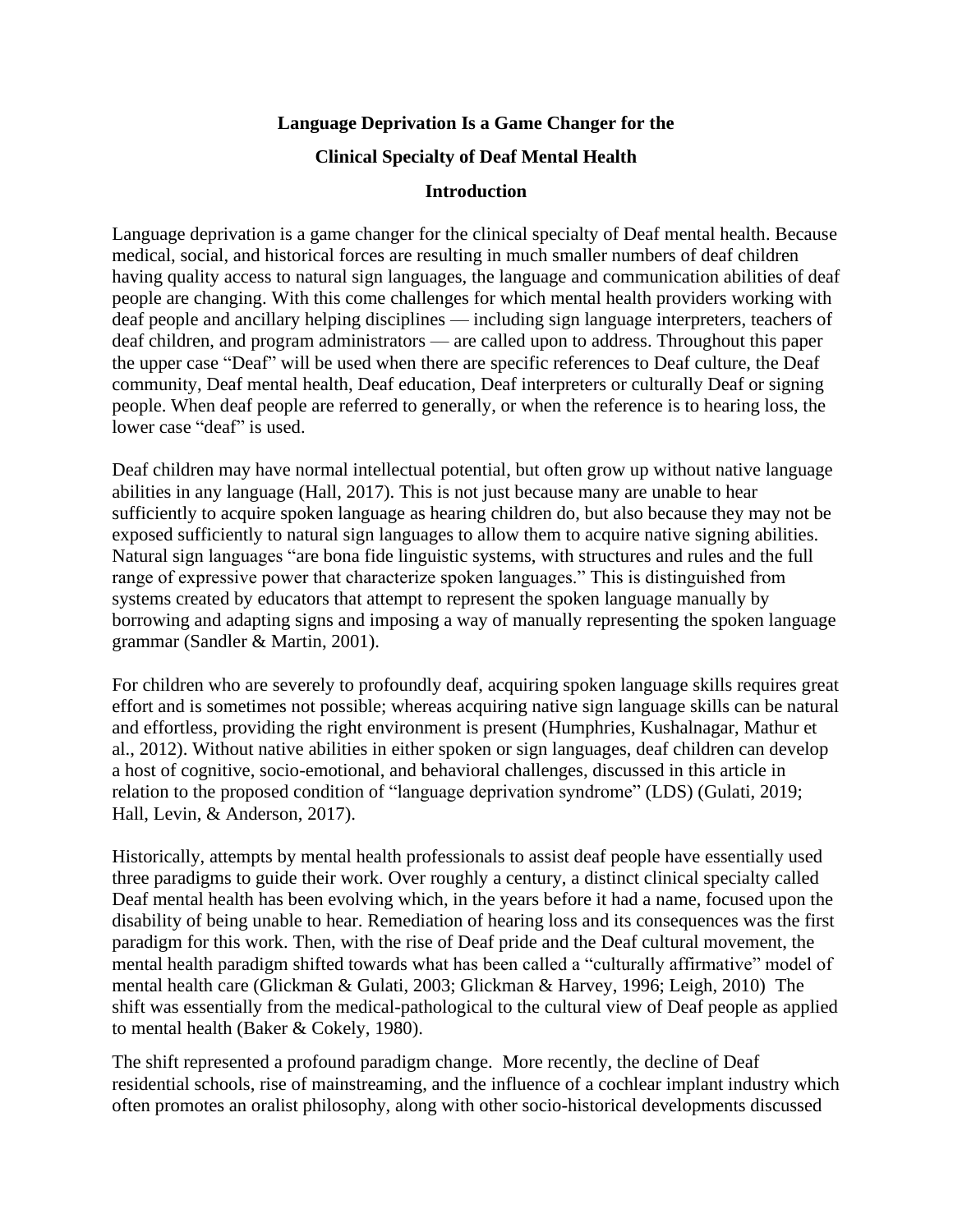below, means that there are growing numbers of deaf children who lack native language skills in either sign or spoken language (Cogen & Cokely, 2015). This in turn means that the Deaf mental health specialty must maintain a dual focus on cultural affirmation and the disabilities associated with language deprivation; in essence, a third paradigm.(Glickman & Hall, 2019).

In this article, we also discuss some of the ways that growing attention to language deprivation is affecting the work of Deaf mental health and allied professionals. We discuss the proposed diagnosis of language deprivation syndrome and then note some of the implications of language deprivation for sign language interpreters and mental health clinicians (Glickman, 2009; Gulati, 2019; Hall, Levin, & Anderson, 2017). It is one matter, for instance, to work with Deaf people who are proudly culturally Deaf and who use sign language fluently. It is with those people that a culturally affirmative model of work is most applicable. It is quite another matter to work with deaf people who are culturally marginal (Glickman, 1996; Leigh, 2009) and who are dysfluent in even their best language (Crump & Hamerdinger, 2017). Some of these people, mentioned in the latter group, may have LDS, a profoundly disabling condition. Deaf mental health professionals are now increasingly realizing that growing numbers of their clients are language deprived and that they have to adapt their work accordingly (Glickman & Hall, 2019).

Finally, we discuss some of the administrative challenges of setting up and running a statewide continuum of mental health services for diverse deaf people, and the pivotal role that a knowledgeable and skilled Director of Deaf Services plays. The large knowledge base for state directors incorporates both cultural and disability concerns including guiding service providers in addressing the enormous diversity of communication skills and deficits among deaf people. The focus of their education and advocacy goes beyond what is legally required by laws like the Americans with Disability Act (ADA) and Title VI of the Civil Rights Act because neither law is a perfect match for the complex intersection of cultural and disability concerns of deaf people.

# **A Brief Historical Overview of Three Paradigms**

# *Paradigm One: Culturally Uninformed Clinical Practice and the Presumption of Disability*

The modern era of specialized mental health treatment of deaf persons arguably began with the 1975 Conference on the Functions, Competencies, and Training of Psychological Services to the Deaf in Spartanburg, South Carolina (Levine, 1977). This conference was organized by Edna Levine, one of the founders of the Deaf mental health field. In the early 1970s, she conducted a survey of psychological service providers working with people then broadly labeled as "hearingimpaired" and found that most providers were practicing without special training or knowledge, including in sign language (Levine, 1981). This conference was likely the first professional venue where advocates asserted that providers who work with deaf people should, at a minimum, sign. Conference attendees also discussed qualifications, training, and whether the nature of counseling with deaf people was different than with hearing people. These kinds of questions persisted as the clinical specialty of Deaf mental health developed (Glickman, 2013).

These themes were echoed in the first text to be published about counseling deaf people, a short monograph by pioneering deaf psychologists Allen Sussman and Larry Stewart, *Counseling with Deaf People* (Sussman & Stewart, 1971; Williams & Sussman, 1971). This monograph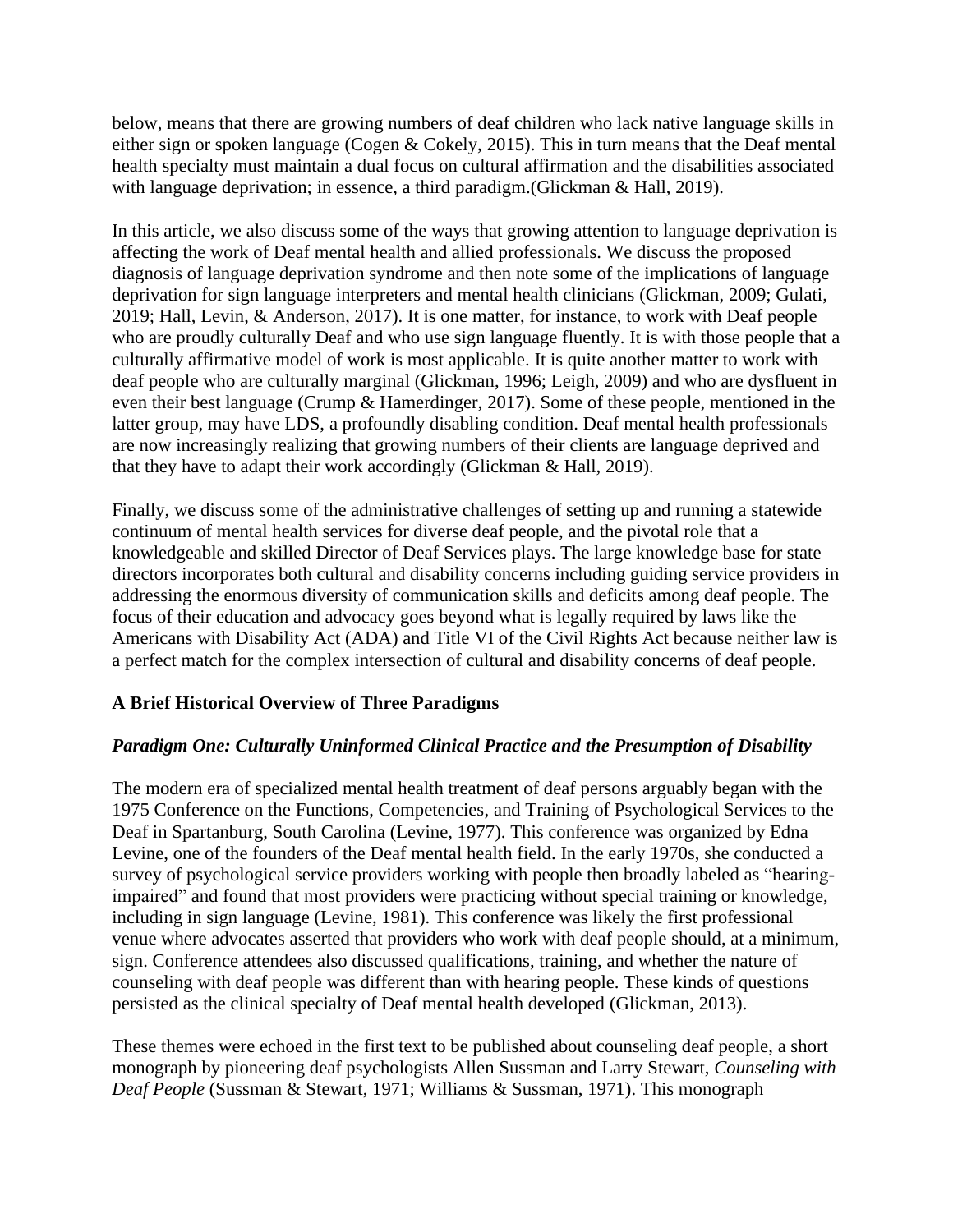contained chapters describing the social and psychological problems found among deaf people, the then-status and principles of counseling deaf people, the role and function of the counselor, and counselor preparation. The main theme was that counseling with deaf people was possible provided the counselor was adequately trained and skilled, and the key component of such training was developing sign language abilities.

The first specialty mental health programs for deaf persons in the United States and Great Britain were established in the 1950s and 1960s (Pollard, 1992). A mental health program for deaf people was established at the New York State Psychiatric Institute by Franz Kallman, John Rainer, and Ken Altshuler (Glickman, 2013). This was followed by the St. Elizabeth Hospital unit in Washington, DC, founded by Luther Robinson, a program at the Michael Reese Hospital in Chicago founded by Roy Grinker, McCay Vernon, and Eugene Mindel, the University of California San Francisco's Center on Deafness founded by Hilde Schlesinger and Katheryn Meadows-Orlans, and a psychiatric inpatient program for deaf people in Manchester, England, established by John Denmark. These programs all focused on the most severely disturbed deaf people. They provided the first contexts in which psychotherapy with deaf adults was discussed (Glickman, 2013) Bringing deaf people together into distinct mental health programs was a crucial step in considering their special service needs.

In the first half of the  $20<sup>th</sup>$  century in the United States, research occurred into the psychological functioning of deaf people (Pollard, 1992). After the first world war, over 80 papers, reflecting the interest in newly developing intelligence tests, were published comparing deaf and hearing samples on intelligence and personality (Pollard, 1992; Pollard, 1998a; Vernon, 1995). Rudolf Pintner, the author of many of the papers, strove to do psychological testing of deaf people appropriately, even calling for the creation of new, specially developed psychological tests (Pollard, 1992). Most of his colleagues, however, were less cautious. Using highly biased measures such as written English tests that were administered without signing or interpreters, they found that the evaluated deaf people had lower intelligence and greater psychopathology than the hearing people they studied. Their conclusions on the relative intellectual inferiority of deaf people were reinforced later by Helmer Myklebust, whose own studies of deaf people using English-based personality tests such as the MMPI, concluded that deaf people showed greater psychopathology (Myklebust, 1964; Pollard, 1992; Vernon & Daigle-King, 1999).

It is easy to criticize these early pioneers for not understanding what half a century of research and cultural change regarding deaf people now allows us to take for granted: the need for mental health providers working with deaf persons to be appropriately trained and qualified. One could fairly argue that their early mistakes set the stage for a more culturally affirmative and respectful practice.

Prior to the 1970s, while there were psychological research and mental health practice among deaf people, they were generally not conducted by competent signers, nor informed by objective research, and were certainly not guided by sensitivity to American Sign Language (ASL) and Deaf culture, nor administered by trained Deaf professionals. Such developments had to wait till the discovery during the 1960s that ASL was a language distinct from English (Stokoe, Casterline, & Croneberg, 1976), and the burgeoning Deaf culture movement of the 1970s and 1980s. The period up until this time should be considered overall one of mostly uninformed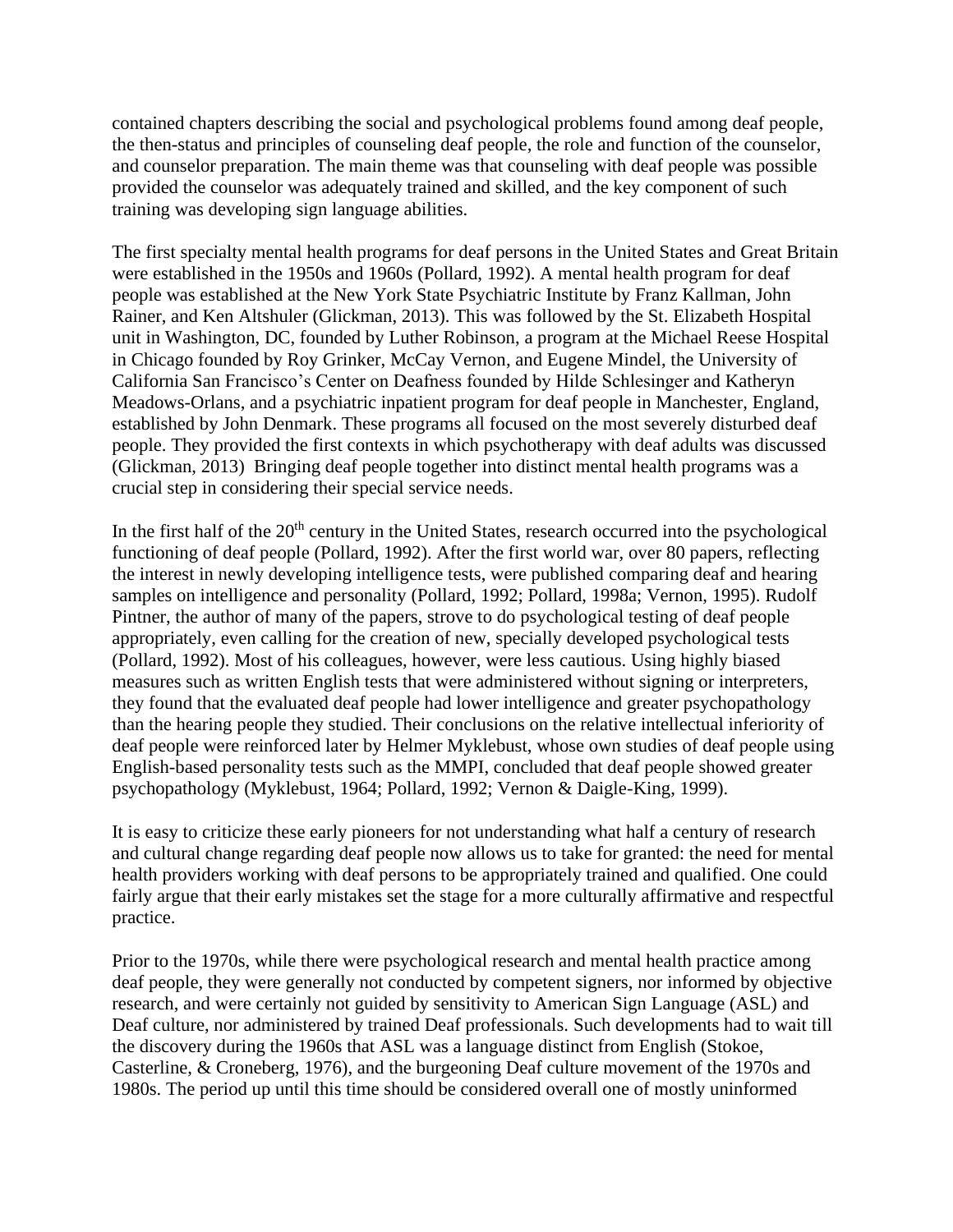practice where notions of deafness as a profound disability, with many implications for impaired functioning, were assumed. The bias is easily summarized in the old idea of a "psychology of deafness," in which sensory-deprivation (the inability to hear) is presumed to cause psychological problems (Lane, 1992). The paradigm is predominantly that which Baker and Cokely (1980), in their groundbreaking first grammatical text of ASL refer to as the "medicalpathological" view of deaf people. However, as noted, the seeds of change were being planted.

#### *Paradigm Two: Cultural Affirmative Mental Health Practice*

The second phase took its roots in the 1970s, but only took off in the last two decades of the 20th century. For the shift to a culturally affirmative model to occur, the dominant paradigm through which deaf people were understood had to shift from the medical-pathological model to the cultural model in which Deaf people were viewed as linguistic minorities with a community and culture (Baker & Cokely, 1980). Genuine ASL classes, as opposed to classes where people learned sign vocabulary began with the "Green Books" by Baker and Cokely (1980). This shift to the Deaf cultural paradigm enabled mental health professionals working with deaf people to change the foci of their work from how deaf people adjusted to a hearing loss to all the elements of cross-cultural and culturally affirmative mental health care (Glickman, 1983, 1986, 2003; Glickman & Harvey, 1996; Leigh, 2009, 2010; Sussman & Brauer, 1999). This new thinking set the stage for the creation of the mental health counseling track in the Gallaudet Department of Counseling along with the univeristy's clinical psychology doctoral program. In essence, a culturally affirmative model of mental health care emerged as part of the new recognition of Deaf communities and culture. It was founded on the recognition that ASL was a real language and that members of the Deaf community were minority language users.

The culturally affirmative model of mental health care for deaf people has some recognized components. First and foremost, it includes ensuring that providers have appropriate communication skills (a topic itself of much greater complexity than initially appears). Of course, it is often much easier to tout the importance of sign language skills than to find qualified providers, and the signing skills of providers vary enormously. Nonetheless, there has been growing recognition that providers need these skills, and that the skills should be evaluated with objective measures. Secondly, there has been a growing commitment to developing and hiring competent deaf people in all aspects of programs and services and in leadership roles. Thirdly, culturally affirmative sensibilities increasingly inform clinical practice in such matters as how deaf and hearing staff relate to one another and how established psychotherapies are adapted for deaf people with varying communication abilities (Glickman, 2013).

There have been numerous innovative Deaf treatment programs, with ground-breaking research and new practices emerging from places like the Deaf Wellness Center in Rochester, New York. There have also been innovative Deaf-centered addiction programs, beginning with probably the most influential program, the Minnesota Chemical Dependency Program, which provided specialized services for several decades until 2020. Other elements of an emerging clinical discipline, such as professional organizations like ADARA, professional conferences sponsored by ADARA and Breakout, professional journals like the JADARA and JDSDE, new books and videos, the latter taking advantage of emerging web-based technologies, have appeared. Alongside the development of culturally affirmative mental health and rehabilitation practice for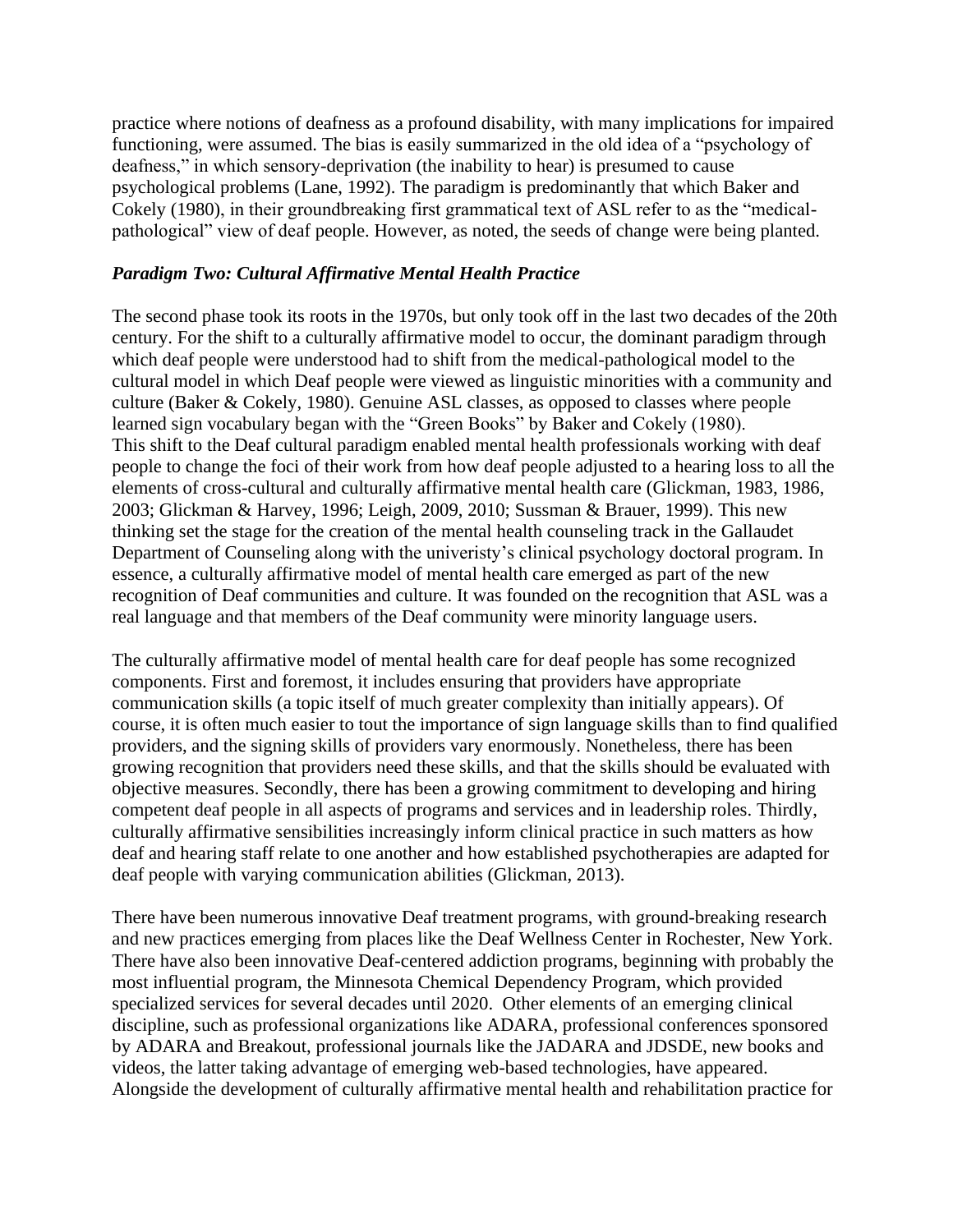deaf people have been pioneering practices in mental health interpreting, such as those taught at the annual Mental Health Interpreter Training (MHIT) program offered by the Alabama Office of Deaf Services, with which the second two authors are affiliated.

Competent Deaf treatment providers, services, and programs need to have a great deal of communication expertise, exquisite sensitivity to the Deaf experience, and a variety of specialized intervention skills. A culturally affirmative perspective continues to be the foundation for Deaf mental health. Whenever one starts a new service, the first order of business is always, or should always be, assuring that staff have the needed linguistic and cultural competencies (Glickman, 2013).

# *Paradigm Three: Deaf Mental Health and the Integration of Culture and Disability Considerations*

The third phase of Deaf mental health is one in which a culturally affirmative perspective is not adequate to guide the field (Glickman, 2013; Glickman & Hall, 2019). There is ample evidence at this point of the kinds of self-awareness, knowledge, and specialized skills required of practitioners in this field to make a solid claim that Deaf mental health is a distinct clinical specialty even without considering the growing attention to the problem of language deprivation (Glickman, 2013; Glickman & Hall, 2019). Note that "Deaf mental health providers" refers to providers in the discipline, regardless of whether they are Deaf, hearing, hard-of-hearing, Deafblind or have other statuses.

The move beyond a pure culturally affirmative model is occasioned chiefly by the fact that language deprivation forces upon the field a new consideration of disability-related themes, especially the disability of language deprivation syndrome or LDS. Deaf mental health differs from the culturally affirmative model in this incorporation of both cultural and disability perspectives. Many Deaf people object to any notion of being deaf as a disability (Bauman & Murray, 2014; Lane, 1996; Padden & Humphries, 1988). The cultural model of the Deaf community teaches that Deaf people consider themselves members of a community that has a language and culture(s) at minimum. Even so, the world for deaf people is changing to the point where the cultural lens on Deaf people is increasingly inadequate as a sole framework for Deaf mental health.

First, a focus upon culturally Deaf people often minimizes the experiences of the much larger group of people with hearing loss, including those deafened later in life, who do find their hearing loss to be disabling, and for whom hearing loss may well be associated with psychological conditions like depression and anxiety (Fellinger, Holzinger, & Pollard, 2012; Kvam, Loeb, & Tambs, 2006). Indeed, people who are hard of hearing or late-deafened have many unique psychological challenges related to experiencing life as an outsider or as between worlds (Harvey, 1998, 2001). Such non-culturally deaf people must also be served by providers in Deaf mental health programs.

Beyond that, numerous social-historical and cultural trends are impacting the mental health of deaf people. As described in a recent report for the National Interpreter Education Center, the profile of deaf people served by sign language interpreters, and also by implication mental health professionals, has changed substantially, and increases the likelihood that professionals in both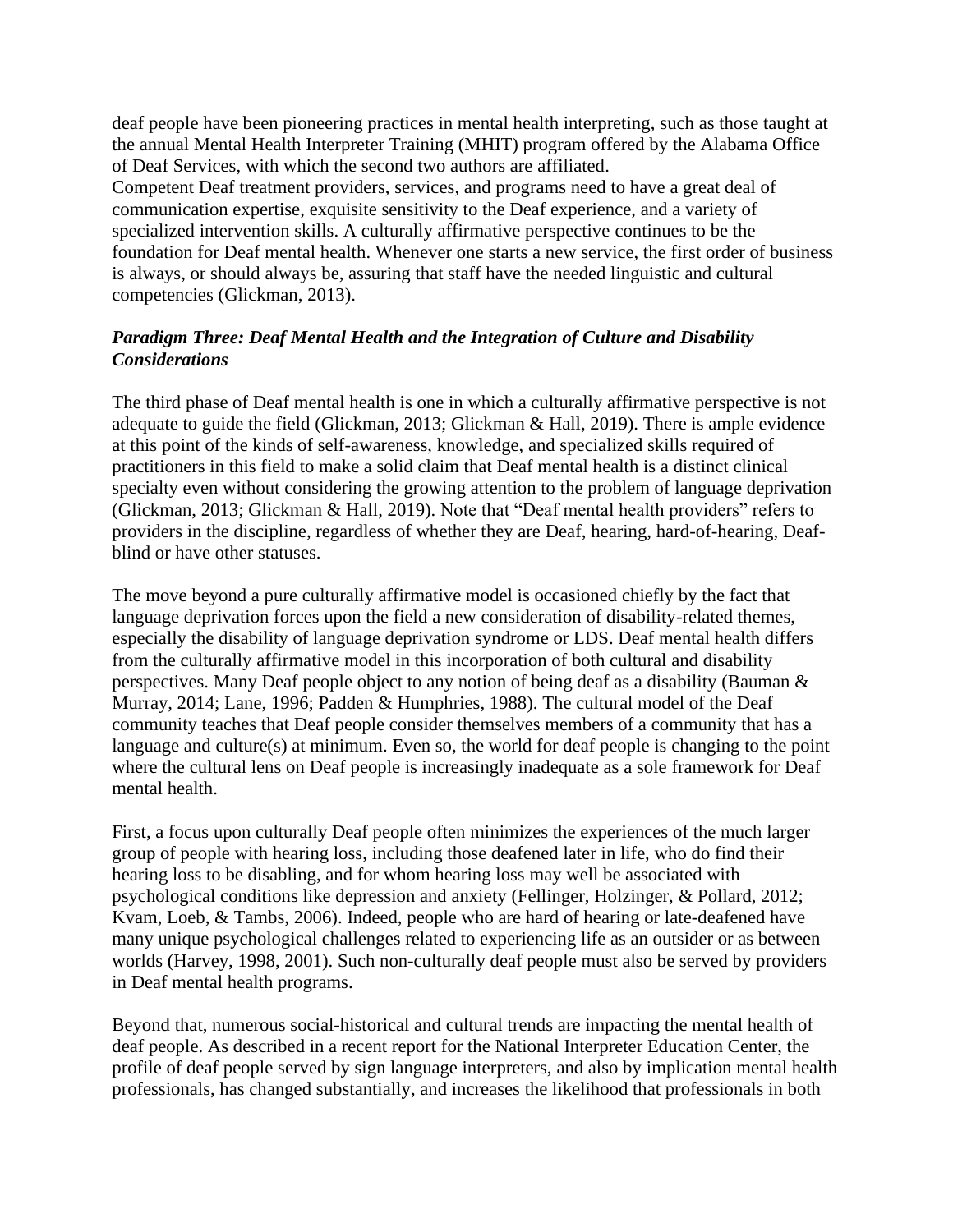Interpreting and Mental Health disciplines will see more deaf people with atypical or dysfluent sign language (Cogen & Cokely, 2015). Atypical sign language refers to signing that is "deviant from the established and recognized norms used by competent and fluent ASL users." "Dysfluent" sign language is a subset of atypical sign language and refers specifically to sign language market by grammatical errors (Witter-Merithew, 2017). See discussion later in this article.

The identified trends below, cited in Cogen and Cokely (2015), impacting the language skills of deaf people relevant to this study are:

- An unprecedented growth in racial and ethnic diversity across the United States, including among the deaf population. This growing diversity includes a dramatic increase in the numbers of deaf people from families that use a foreign language in the home. There are more deaf people who are linguistic minorities within linguistic minorities.
- An increasing number of deaf children, youth, and adults who have one or more medical, physical, emotional, cognitive, and/or developmental conditions that impact communication, a condition sometimes labeled as "Deaf-plus" (Christensen, 2000). Commonly, the syndromal conditions that cause the deafness also cause some of these other conditions (Crump and Hamerdinger, 2017).
- A growing majority of deaf children educated in mainstream settings, often without sufficient language or academic supports. In 2006, for example, the U.S. Department of Education reported that 87% of deaf children were enrolled in mainstream education.
- An increasing number of deaf individuals using cochlear implants, particularly among the population of deaf children. The results of cochlear implantation are highly variable, and dependent upon factors other than the medical procedure itself such as whether the child has other disabling conditions and the quality of parental support for language and emotional development. Discouraging early childhood sign language exposure, as proponents of cochlear implants all-too-often do, is a high-risk strategy, and can produce children with neither a solid sign nor spoken language foundation (Gulati, 2019; Humphries, Kushalnagar, Mathur et al., 2016; Spencer & Marschark, 2010; Szarkowski, 2019).

All these trends indicate that many more deaf children will not have access to culturally affirmative understandings of being Deaf. This likely means they will bring a medicalpathological understanding of hearing loss to themselves, viewing themselves as "hearing impaired" instead of members of a linguistic and cultural minority. Many are likely to experience themselves as "between worlds" and to struggle over identity (Glickman, 1996; Leigh, 2009; Leigh & O'Brien, 2020). Many will experience their hearing loss as a source of shame, embarrassment, depression, anxiety, and trauma (Kvam. Loeb & Taub, 2016). Some will find support through exploration of sign language and Deaf culture, much as other oppressed minorities develop self-esteem by exploring culturally affirmative identities and communities, but many will not choose this path as opportunities to do so decline. Their challenges are better understood within a disability perspective, and this too must be a focus of Deaf mental health.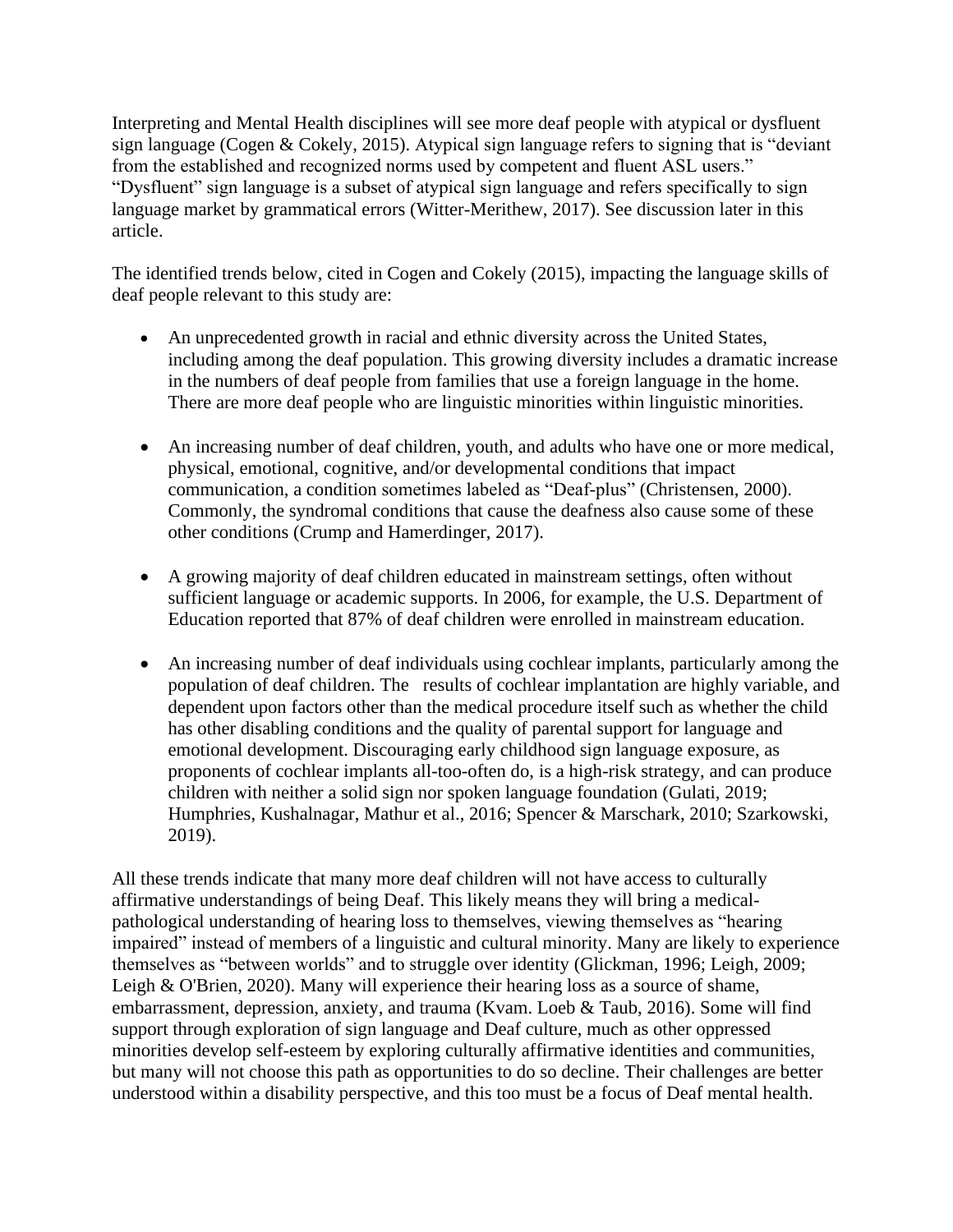Additionally, there is little doubt that language deprivation can be profoundly disabling. The most extreme instances of language deprivation result in essentially alingual deaf people; that is, people with minimal or no formal language skills in any language. Susan Schaller, in 1991, wrote *A Man Without Words,* a book about a community of alingual and semi-lingual deaf people. Most hearing people have never met any such people and may find it hard to believe that human beings with normal intelligence can be, essentially, languageless. Inside the Deaf community, however, the problem of severe language deprivation is well-known. Programs and specialists that serve deaf people usually know many alingual or semi-lingual deaf people, and these programs commonly struggle to serve them (Glickman, 2009).

In the United States, alingual deaf people are often found among immigrants from third-world countries where they likely received minimal education, or among people who have an additional neurological basis for language impairment. Alingual deaf individuals can also be found in rural, isolated American communities or where they have been hidden from the larger world. One such case that gained national attention was Donald Lang, the subject of a movie, "Dummy" (Perry, 1979). Many states have alingual and semilingual individuals identified in either their state departments of mental health or correctional systems.

While, in the United States, it is relatively rare to find truly a-lingual deaf people, if the actual language abilities of deaf signing people are appropriately assessed, one often discovers how signing can mask many language difficulties. People who appear, on superficial examination, especially by non-signers, to be communicating fluently may actually lack very basic language abilities, such as the ability to describe clearly who did what to whom and when. Providers who do not attend with sufficient expertise to the actual language abilities of their deaf signing clients may make assumptions that prevent them from tailoring interventions to the actual cognitive and language abilities of their clients.

Language deprivation is a primary cause of language dysfluency in deaf persons, but not the only cause (Crump & Hamerdinger, 2017). There are both medical and psychiatric causes of language dysfluency, and language and learning problems are associated with many of the causes of deafness. Deaf people may show dysfluent sign language, for instance, due to severe mental illness, traumatic brain injury, or developmental and learning disabilities, and all these may occur in the context of language deprivation, creating a very complex set of unique communication skills and deficits (Crump & Hamerdinger, 2017). A cultural perspective on Deaf people, in which knowledge and skill in ASL is considered the prime qualification for work in this clinical specialty, doesn't begin to capture the true complexities of serving people with these communication and clinical challenges.

With this new paradigm, specialists need to balance expertise in both the cultural and disability aspects of the D/deaf experience. The complexities of culturally affirmative mental health care intersecting with the equally complex disability considerations imply that considerable specialized professional training is needed to do this work effectively.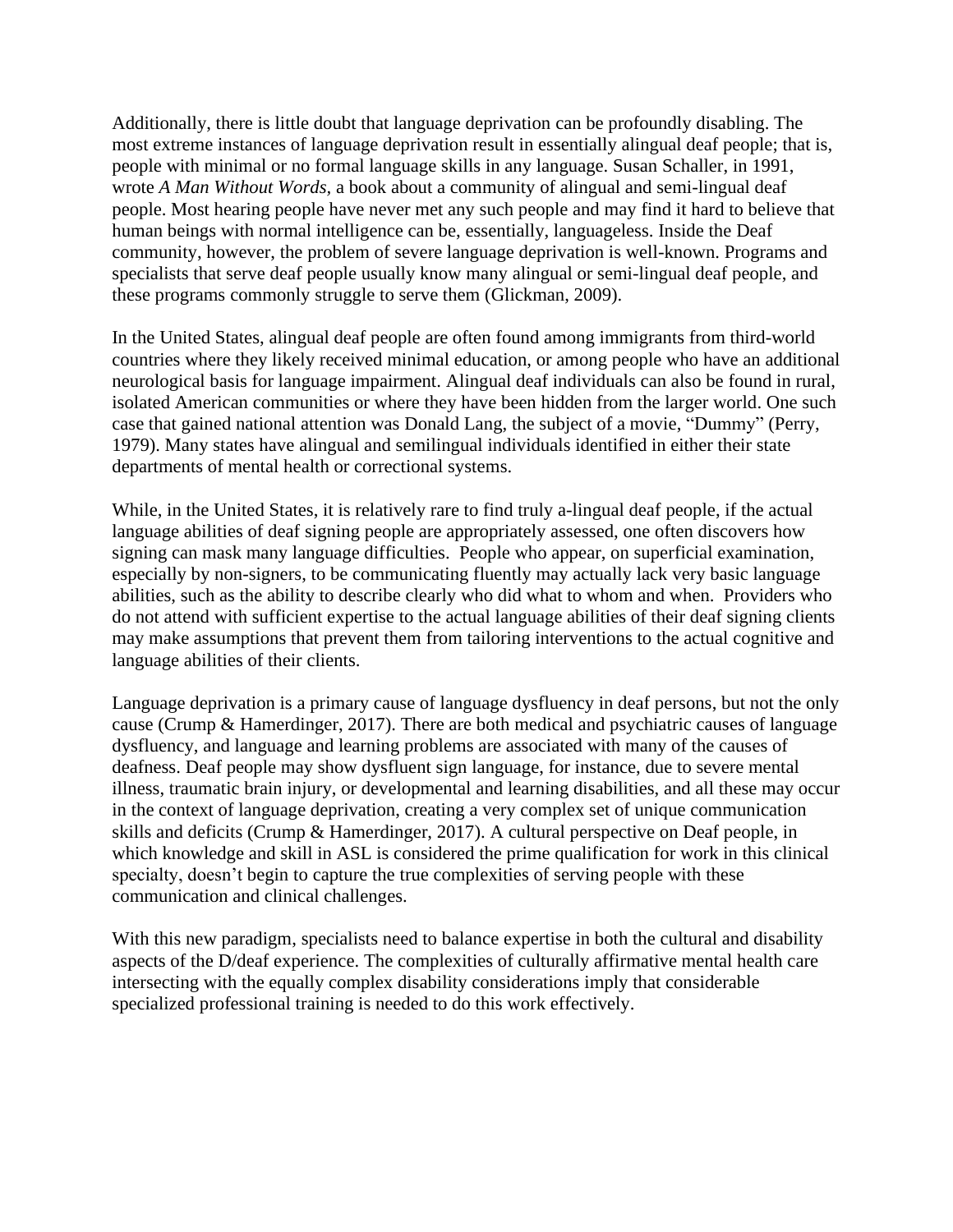# **A Closer Look at Language Deprivation Syndrome**

Language deprivation, with resulting delays and impoverishment in language development, does not occur without accompanying problems. The new focus on language deprivation in Deaf mental health has resulted in a hypothesis regarding a condition involving language deprivation and associated symptoms.

Mental health specialists working in designated Deaf treatment programs have reflected upon the presence of a significant subgroup of deaf patients who have a combination of language and cognitive problems, low levels of psychosocial functioning and independent living, poor emotional self-regulation skills, and behavioral problems (Glickman, 2009). Different researchers have attempted to understand and codify what they observed with terms like *primitive personality disorder* (Vernon & Miller, 2005), *surdophrenia* (Basilier, 1964), and *developmental disorders of communication* (Denmark, 1985, 1994) Even the literature on vocational rehabilitation has described a subgroup as *traditionally underserved deaf,* an intended upgrade on the then commonly used pejorative term*, low-functioning deaf* (Dew, 1999).

Based on a literature review and research conducted on the Westborough (Massachusetts) State Hospital Deaf Unit, the term, *language deprivation with deficiencies in behavioral, emotional and social adjustment*, was proposed to describe this condition (Glickman, 2009). Research from Gulati (2019) and Hall, Levin and Anderson (2017) offered the more eloquent diagnostic label of *language deprivation syndrome*.

Even so, research on LDS is in its infancy. There is no consensus, for instance, regarding diagnostic criteria. Even the term "language deprivation" is difficult to operationalize. What kind and degree of language deprivation would meet diagnostic criteria? How dysfluent must a person's language be? How are language abilities evaluated? What are the necessary additional components of the diagnosis? Can one have LDS without showing severe behavioral problems? When language problems have medical causes, would the diagnosis still apply? Despite these questions, this promising concept explains a great deal of the unique challenges encountered in Deaf mental health.

# *Knowledge About LDS*

Studying a large deaf caseload, Gulati (2019) listed characteristics of persons with LDS as preliminary findings or research hypotheses. A person with LDS:

- May superficially appear to use sign language fluently, but on closer examinations shows characteristic linguistic deficits.
- Struggles with the concept of time.
- Struggles with cause-and-effect.
- Lacks awareness of a conversational partner's need for context, and more generally lacks "theory of mind."
- Struggles with abstract concepts.
- Has difficulty learning.
- Struggles with emotional regulation.
- Struggles in relationships.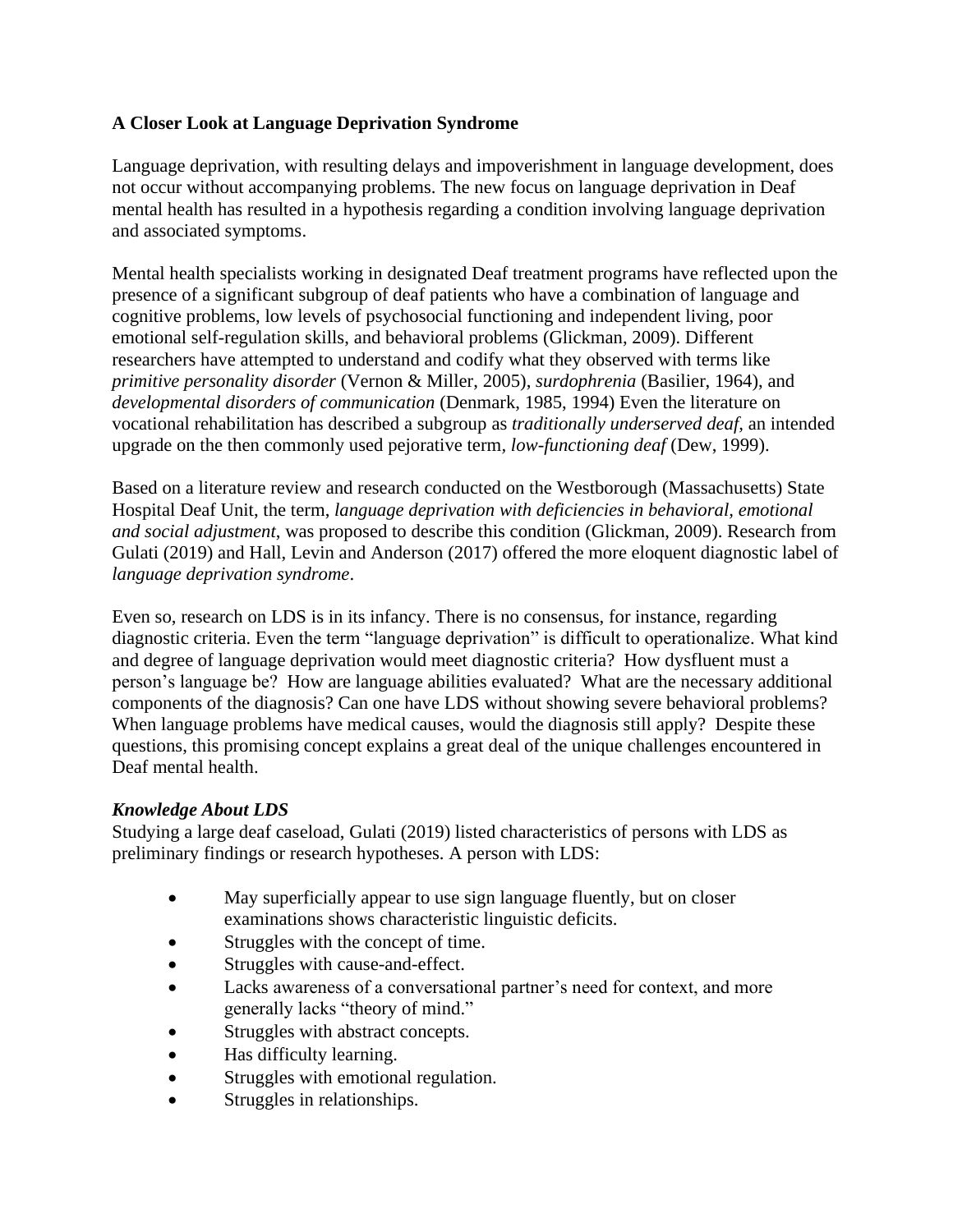Shows reduced fund of information but may be quite "street-wise." "Acts feelings out."

Gulati (2019) further described LDS structurally as incomplete neurodevelopment. He based this on research involving brain scans of deaf people with delayed language, which examined both brain structure and functioning (Mayberry, Chen, Witcher, & Klein, 2010; Penicaud, Klein, Zatorre et al., 2013). Language-deprived people suffer from "underdeveloped neural language processing that has failed to grow forward in the adult brain due to an absence of language experience during critical moments throughout early brain development" (Mayberry, as quoted in Gulati, 2019, p. 38). The fact of demonstrable neural correlates of language deprivation is strong evidence for the condition and raises the intriguing question of whether brain scans can become an important part of the diagnostic procedure.

Children with delayed exposure to a first language can develop into adults who function like people with a developmental disability (Gulati, 2019). That is, one can see significant impairment in academic, vocational, social, and independent living domains. Gulati conceptualized LDS primarily as an environmentally-caused developmental intellectual disability stemming from inadequate neural development in the language processing parts of the brain. He also drew upon the notion that language deprivation impacts development of theory of mind or the ability to appreciate that other people think differently than you do (Meristo, Morgan, Geraci et al., 2012; Tomasuolo, Valeri, Di Renzo, Pasqualetti, & Volterra, 2013). This, in turn, can impair the ability to acquire a cognitive skill such as the ability to appreciate point of view, and a social-emotional skill such as empathy.. The inability to appreciate how other people think and feel impairs social relationships. Thus, this poor language development creates poor cognitive development which in turn creates emotional, social and behavioral problems.

LDS likely can be co-morbid with any psychiatric condition, including schizophrenia, but people with LDS are probably not prone to hallucinations or delusions, nor do they fit the usual developmental pathways for schizophrenia (Glickman, 2009). They may well have disorganized thinking, but this is different than that of persons with psychosis; research studies of this are also in their infancy (Glickman, 2007). For instance, people with LDS may have difficulty referencing time, something not generally found in persons with schizophrenia. They may omit key grammatical aspects of their best language (such as proper sign/word order and inflection), which, again, is not usually found in people with schizophrenia. The language usage of people with schizophrenia is often considered illogical or bizarre by other people, whereas for persons with LDS, it is more likely be perceived as impoverished. Incorrect or poorly formed ideas which are due to language and information deprivation may superficially resemble delusions, but it could be a serious clinical error to confound them, especially if that error results in administration of unnecessary psychotropic medication.

If one does not work regularly with deaf people with mental illness, one could easily confuse LDS with schizophrenia because the language, social-emotional, and behavioral problems, and poor real-world functioning, resemble, in some ways, what one finds in people with schizophrenia. It is, therefore, hard to see how one could work skillfully in diagnostic assessment of deaf people without a deep understanding of the implications of poor language development for many deaf people.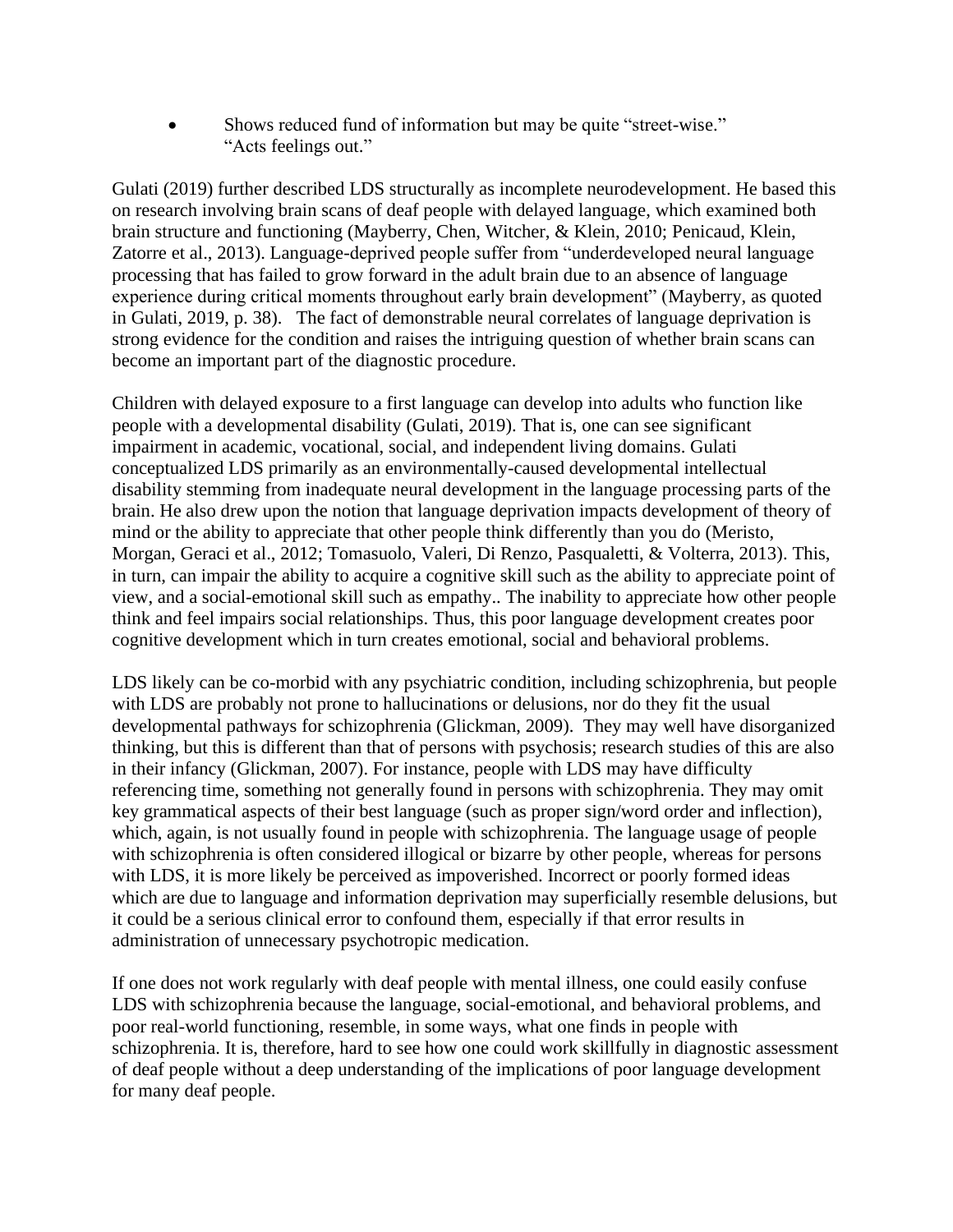### *LDS Complicates Psychological Work with Deaf People*

The possible presence of LDS complicates mental health assessment and intervention in a multitude of ways. To begin with, many of the problems that mental health clinicians see and normally treat can be caused, or exacerbated, by language deprivation. For instance, poor ability with emotional self-regulation indicates that the person lacks the skills for recognizing and managing internal experiences like feelings, impulses, thoughts, and physical sensations. The person may not be able to recognize and name, or manage, conditions the therapist would identify as depression, mania, anxiety, anger, or trauma-related dissociation. This means that a person with LDS and unrecognized depression, for instance, would not be self-aware about this condition. They would not say, or think, something like "I'm depressed," and, lacking any schema for mental health treatment, would not seek out a counselor or therapist.

Notably, individuals with LDS are not unique in lacking psychological insight or in having problems with emotional self-regulation, but one can hypothesize that severe language deprivation intensifies psychological problems as well as making them more difficult to treat. For example, the lack of tools for understanding one's experience, or seeking appropriate help, presumably makes people with LDS and depression more vulnerable to self-harm and suicide. This seems reasonable to assume, and a pioneering study has found just that.

Noting the crucial role that language plays in the development of emotional and behavioral regulation, researchers studied pre-lingually deaf adults receiving treatment in a substance abuse program (Embree et al., 2017). They hypothesized that "those who acquired language later in life (after age 10) would have higher rates of past suicidal behaviors compared to those that acquired language early in life. Their sample included 63 men and 44 women with a mean age of 39.6 years, and they found that "the lifetime prevalence of suicide attempts increases with mental illness and delays of language acquisition…. Each of these factors (prevalence for suicide attempts, comorbidity of substance use disorder and co-occurring mental illness) was amplified among the participants with significantly delayed language acquisition" (p. 11).

Although the sample in this study is not representative of deaf people generally, the findings raise an important research question. When one is researching any dependent variable related to psychosocial functioning in deaf people, (e.g., negative conditions like depression, anxiety, anger, self-harm, aggression, or substance use, or positive conditions like self-esteem, educational or vocational achievement, social skills, the presence of friendships and intimate relationships, etc.) if one adds an independent variable such as age of acquired language or perhaps a measure of language abilities, will one find that those with later language acquisition, or poorer language abilities, have higher rates of psychological or social dysfunction? Language abilities, of course, should be evaluated in the person's best or preferred language. Ample reason exists to hypothesize that the answer is yes for most or perhaps every dependent variable. In other words, while people with language deprivation can experience every known form of psychopathology, it is very likely that the language deprivation worsens the psychopathology, and that severe language deprivation worsens it severely.

Indeed, in Gulati's study of language deprivation in 99 consecutive referrals of deaf children to Deaf Services at Cambridge Hospital, he found that "half of the variance in these deaf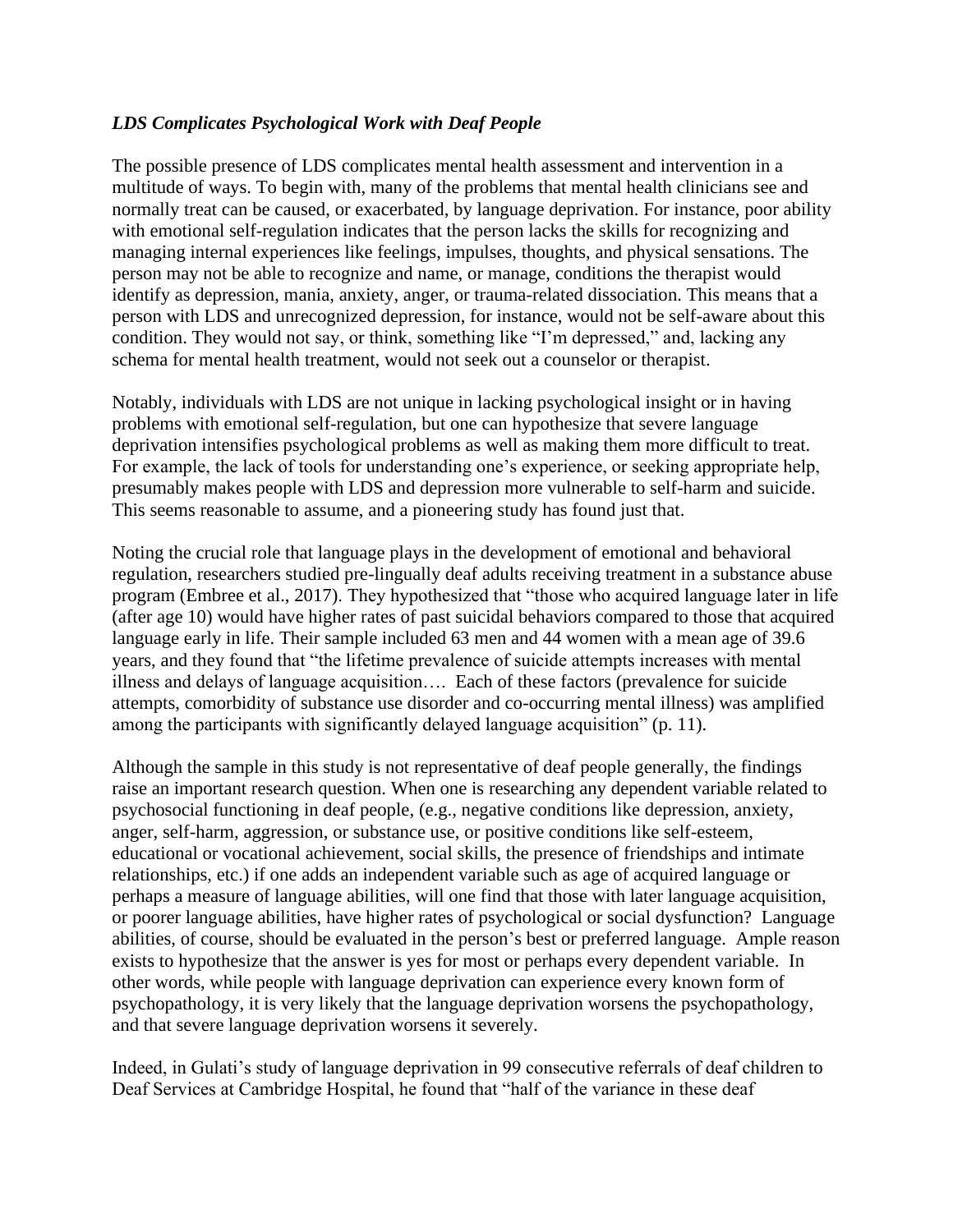psychiatric patients' aggressive behaviors seemed attributable to problems with language" (Gulati, 2019). This provides more evidence that psychological research with deaf people should include measures of age of language acquisition and language abilities. This is itself a research game-changer. More attention to delayed language acquisition in both spoken and sign language is highly likely to support a robust understanding of LDS. This should also provide a strong scientific basis for critiquing the high risk strategy of denying deaf children access to natural sign languages (Humphries, Kushalnagar, Mathur et al., 2016).

Secondly, a person with LDS who struggles in relationships is likely to have numerous conflicts with other people and may lack even a conceptual model for problem-solving, communication, and conflict resolution skills. They may lack, for instance, such common notions as "people see things differently," "compromise," and "win-win." Again, one does not need to experience language deprivation to have interpersonal problems, but it can be hypothesized that language deprivation and interpersonal problems correlate strongly.

People with LDS are often referred to mental health services because of problematic behaviors, interpersonal conflicts, and sometimes trouble with the law. Typically, the individuals who experience LDS do not refer themselves. Someone else refers them perhaps with the wellintentioned, but naïve, notion that all they need is a "therapist who signs." Even if the therapist signs, that therapist will probably still struggle to bridge the chasm between the world of a trained mental health clinician and that of a person who lacks the most rudimentary notions of mental health or counseling. Needless to say, the naïve hearing clinician who lacks any knowledge of the lived experiences of deaf people, or language deprivation, but conscientiously arranges for an interpreter, will have little idea of the depth of the cognitive chasm that likely still separates them from the person they hope to serve.

Thirdly, a person with LDS who "acts feelings out" is likely to be impulsive, make poor decisions, and get into trouble (Glickman, 2009). The lack of well-established coping and social skills indicates that they may be vulnerable to use of addictive substances for self-regulation, and these create problems of their own. The lead author, who was the director and psychologist on the Westborough Deaf psychiatric inpatient unit for 14 years, remembers the program serving many deaf people who fit this LDS profile, some of whom struggled with addictions. The author can remember staff struggling to help these patients understand the connection between their addictions and their lack of good coping skills. The emphasis the program came to put on simple coping and social skills was one attempt to give these people practical life strategies, in simple language, to aid in their recovery (Glickman, 2009). We found that it was not just that these people needed better coping and social skills. They needed the *notion* of coping and social skills as a means of answering the question, "how do I make my life better?" Teaching this notion of coping and social skills to people who lacked a conceptual map for "getting better" became an important part of the "pre-therapy" approach described below.

Fourth, the reduced fund of information, and difficulty learning and acquiring new information, that Gulati postulates as one component of LDS implies that standard educational and therapeutic approaches may be inaccessible (Glickman, 2009). Consider, for instance, the common cognitive behavior therapy (CBT) interventions of doing "behavioral experiments" in order to "examine the evidence" related to possible "cognitive distortions." Educational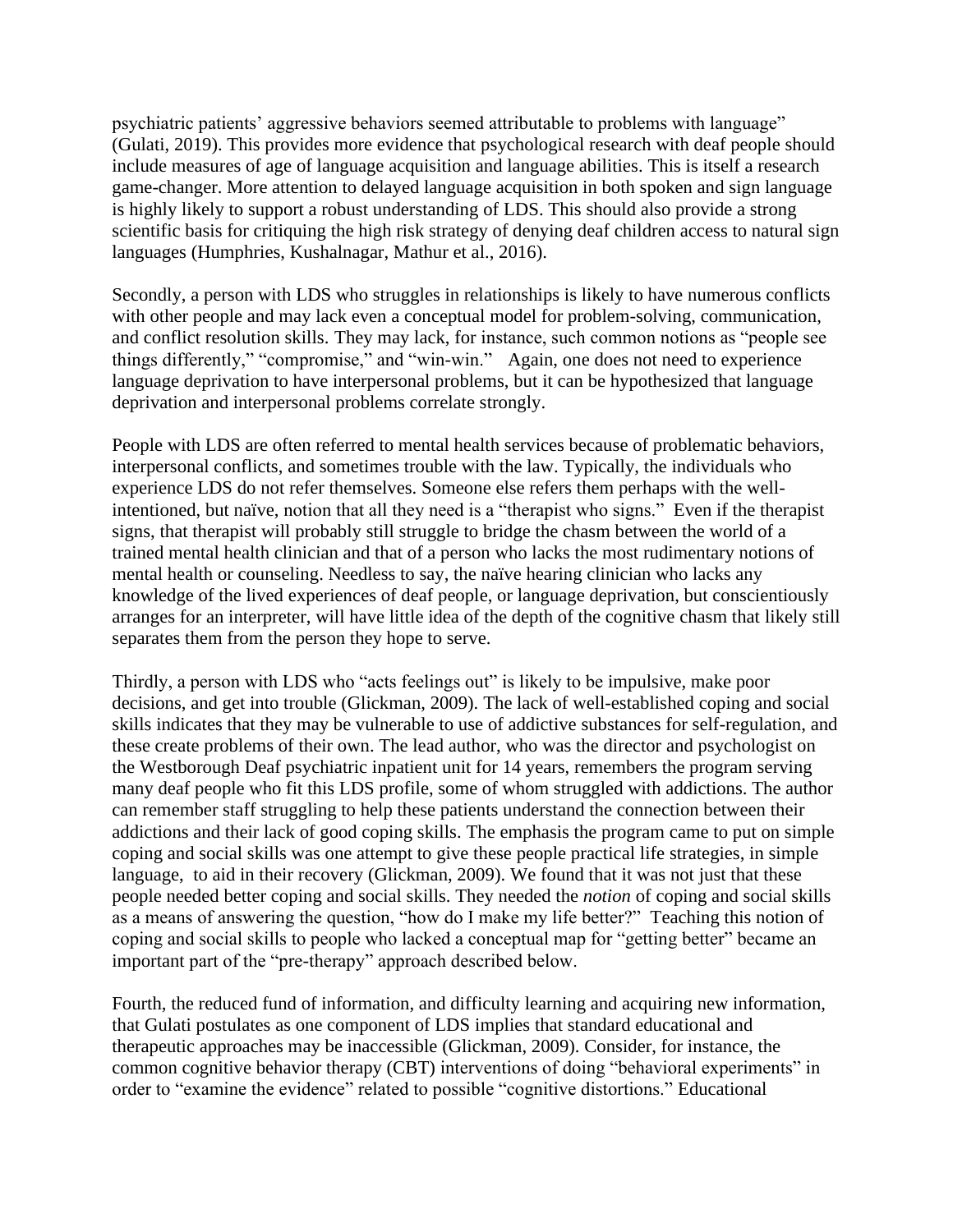experiences that includes exposure to the scientific method (e.g., what is the nature of evidence), are necessary to understand these concepts, and the presence of an interpreter, or excellent signer, cannot make up for the educational deficits which preclude use of such "evidence-based" strategies.

It is easy to come up with other examples of evidenced-based therapies that are not evidencedbased for deaf people with LDS. For instance, 12-step programs depend on highly abstract concepts like "powerless over alcohol" and "higher power" and capacities to do such complex tasks as "taking a fearless and searching moral inventory." CBT-based relapse prevention work requires the ability to anticipate problems before they happen as well as consider internal and external triggers and other risk factors. These abstract notions may not be accessible even when they are fluently translated into ASL (Guthman & Sternfeld, 2013).

CBT also commonly involves tasks like completion of a mood log or daily record of dysfunctional thoughts. This usually requires some ability to read and write, and more importantly, requires some established ability to introspect. Pictorial aids designed for nonliterate people can help considerably with CBT self-monitoring techniques, but when people lack practiced experience with introspection, it is likely that self-monitoring will need to focus on concrete behaviors (e.g., negative behaviors like hitting or positive behaviors like deep breathing) and perhaps secondarily on the more obvious feelings like anger, sadness and happiness. Self-monitoring of more subtle feelings, like embarrassment, shame or guilt, or of thoughts, which are mostly dependent on language, may need to be developed slowly and may not always be possible. (Glickman, 2017). Indeed, the ability to be "meta" to one's own thoughts — that is, to observe and evaluate one's own thoughts — seems to be tied to language skills. Therefore, many common cognitive therapy techniques involving monitoring, evaluating and changing thoughts and beliefs, may be inaccessible to people with LDS (Glickman, 2017).

More recently, when working with people judged as not ready for mental health, rehabilitation, or medical interventions, clinicians have been advised to use "motivational interviewing," a form of counseling designed to help people resolve their ambivalence about change (Miller & Rollnick, 2002). However, motivational interviewing also assumes cognitive abilities such as identifying and weighing pros and cons of addictions and other problem behaviors. More broadly, it assumes the ability to do a self-assessment to determine what one needs and then consider alternatives. Clinicians use motivational interviewing to help clients who are considered "pre-contemplation" or "contemplation" with regard to their readiness to change; that is, they haven't given the need for change much thought or don't see enough reason to give up a problem behavior (Prochaska & DiClemente, 1992). People with LDS may be pre-contemplation also, but the bigger barrier is likely to be poorly developed thinking abilities such that they cannot rationally evaluate what their problems are and whether they want to pursue help for them.

Experienced clinicians in Deaf mental health will recognize, for instance, the problem of trying to serve persons with LDS who have sexual behavior problems but lack even a rudimentary understanding of their bodies and relationships, much less sexuality. These clinicians may appreciate the challenge of trying to help people who lack the cognitive structure of cause and effect, or theory of mind (e.g., how do other people think?; what is their point of view?; how do they experience me?) understand the impact of their own behavior on other people. They will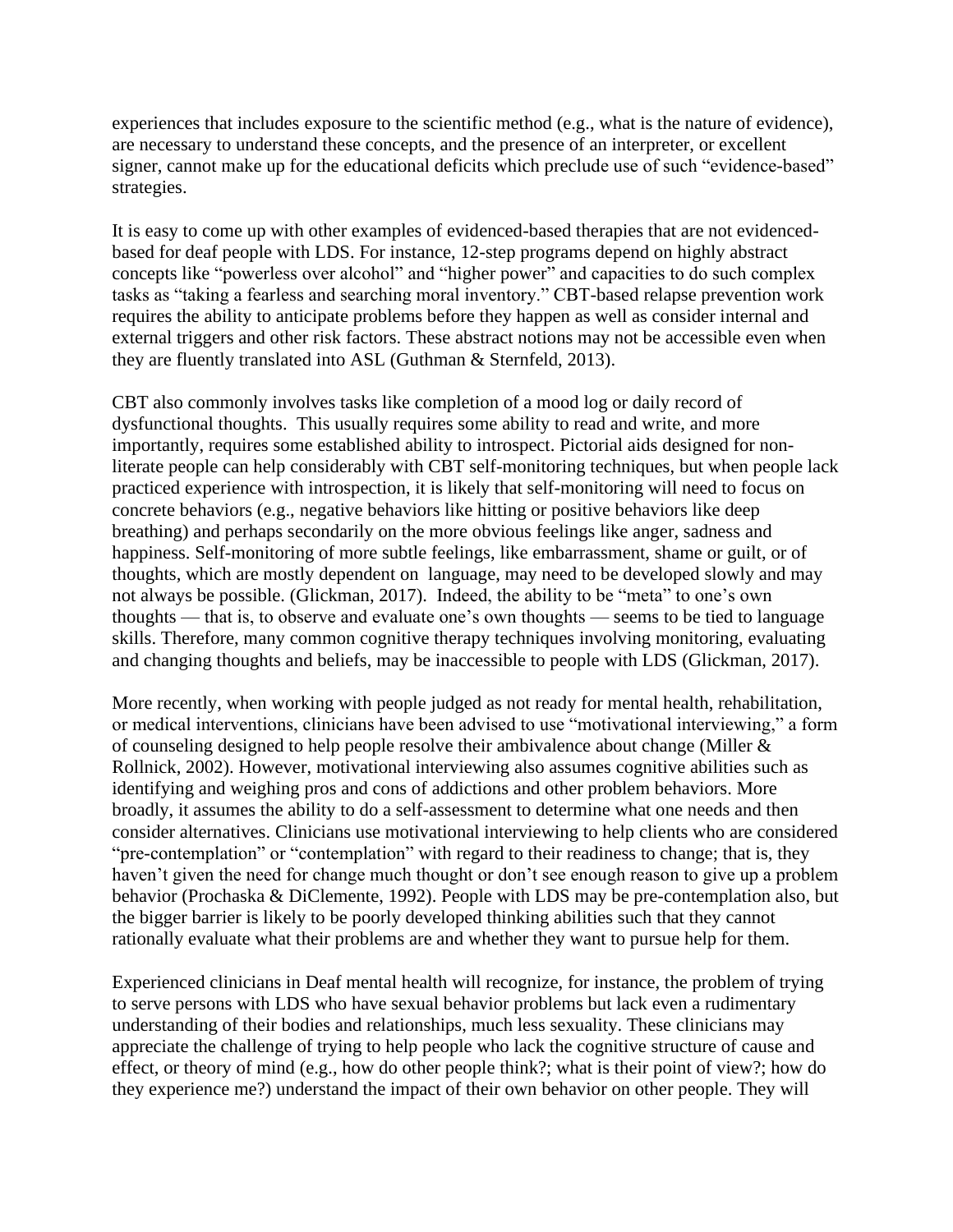also appreciate how difficult it can be to help deaf people with limited language skills, plus other cognitive and educational deficiencies, negotiate something as complex as a sexual encounter.

Similarly, clinicians will recognize the challenge of sending persons with LDS to group therapy programs based on a 12-step or CBT models. Beginners in Deaf mental health, or wellintentioned advocates, may think the problem is a lack of interpreters. Indeed, anyone working from a purely culturally affirmative model, who thinks the only treatment barrier is a lack of interpreters or perhaps, signing clinicians, will have difficulty understanding that even when one has obtained these resources, treatment may still be inaccessible. Experienced Deaf mental health practitioners will understand how much more is required to make treatment accessible than interpreters, regardless of how skilled the interpreters are. Competently signing clinicians are desirable, of course, but these clinicians must also have a considerable knowledge and skill base about language deprivation and adaptations of mental health interventions (Glickman, 2019b).

Fifth, LDS can be, as noted, and often is, co-morbid with more familiar conditions like major depression or post-traumatic stress disorder. It can even be co-morbid with psychotic disorders. However, quite often, the more familiar clinical problem, the one that has a DSM or ICD diagnosis, is not easily treatable because the LDS problems are more salient (Glickman, 2009). For instance, a therapist may want to help a person with depression, anxiety, trauma, or angerrelated disorders, but may first, and for quite some time, have to focus on such "pre-therapy" considerations as "What's wrong?," "Why are you here (in this program?)", "What is counseling?", "What does getting better mean?," "Why should you talk to me?," and "What do we talk about?" Even more fundamentally, the therapist may have to help the person tell a story (such as "What happened today?") and then teach fundamental problem-solving techniques as identifying a problem, considering cause and effect, considering the point of view and feelings of other people, evaluating options, and accepting consequences (Glickman, 2017). All this teaching must be adapted for the cultural, linguistic, and developmental needs of the person. Depending on the extent and nature of language deprivation, learning these concepts, and then doing traditional psychotherapy, may not always be possible, even when the therapist signs fluently.

An additional challenge is that people with LDS are not typically empowered individuals who believe they can make changes to improve their lives. Some of these people have a learned passivity and dependency whose notion of help is that other people do things for them. Others have discovered that what they cannot achieve through communication and negotiation, they may be able to get through aggressive threats or behaviors. Both learned dependency (e.g., "other people need to fix things for me.") and threats of aggression (e.g., "I'll force you to do what I want.") contain radically different schemas than the schema that psychotherapy usually depends upon (e.g.,., "I need help with a problem that I have; the therapist will help me make changes in my life.")

# **Pre-Therapy**

Because of the difficulty of providing standard psychotherapy to deaf people with language and learning challenges, Glickman (2017) created a staff training program and manual called "pretherapy" at the Westborough State Hospital Deaf Unit and Pahrtners Deaf Servcies outside Philadelphia. This program is designed to bridge the gap in thought worlds between the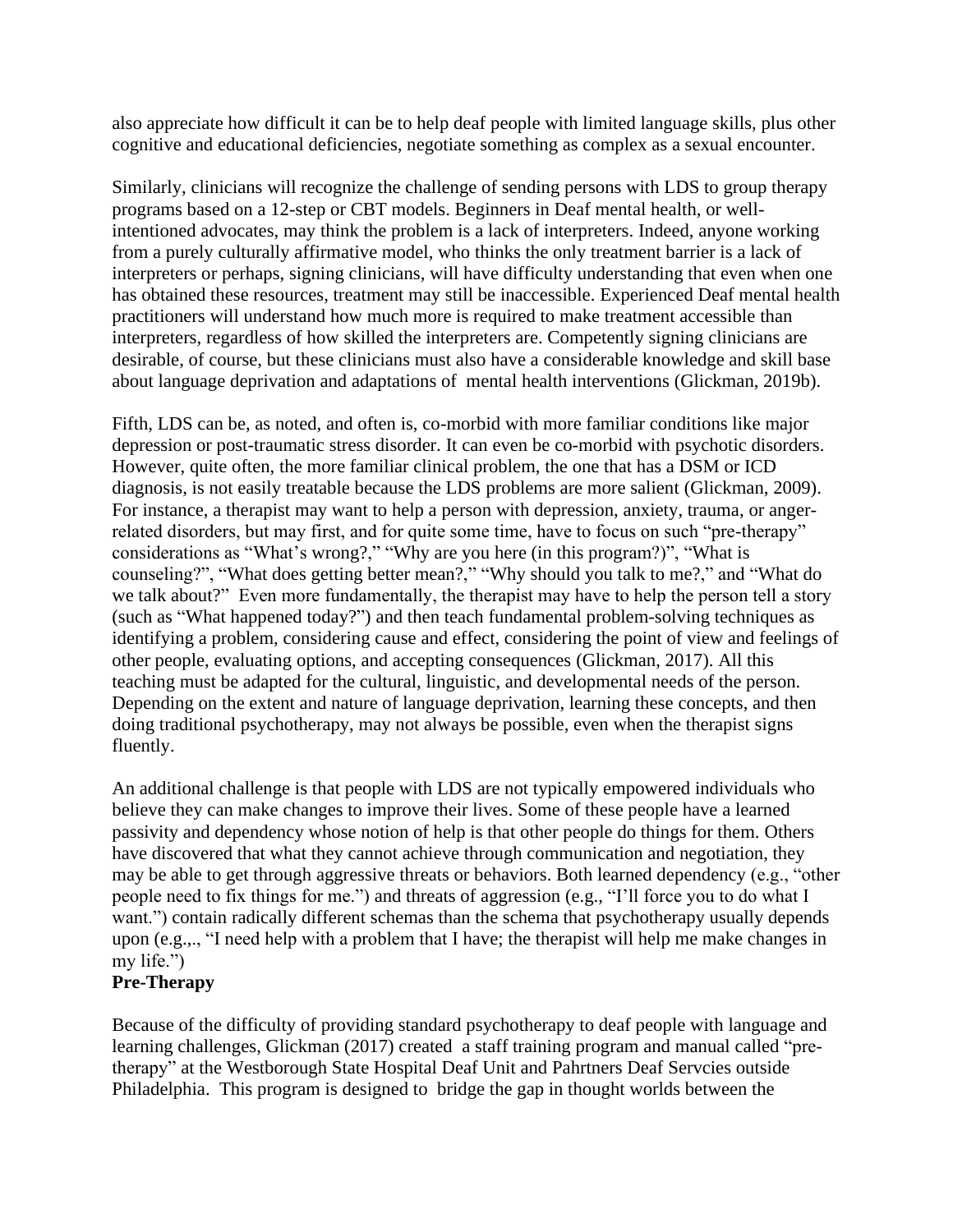therapist or staff and such deaf and hearing clientele,. The staff training manual contains 12 lessons with three key components:

> 1. **Improving the therapeutic alliance**: Relevant workbook lessons teach empathic communication, a strength-based framework, and a "one-down" interactional style based mainly on asking good questions, rather than giving directives. Glickman argues that the common practice of telling people with language and cognitive challenges what to do does not teach the core developmental task of learning to think and solve problems. To do that, skillful questioning works better.

> 2. **Adapting CBT**: The principal CBT adaptation is to provide a simple, clear and practical map or notion about how one gets better. The notion used is "learning skills," which is itself a simplification of CBT The actual skills must include developmental simple coping and conflict resolution skills that also can be easily represented with pictures. Beyond that, lessons teach how to adapt CBT selfmonitoring procedures using pictorial tools. They teach how to draw on the simplest cognitive therapy techniques for changing self-talk. They also on the Narrative Therapy technique of "externalizing" (White & Epston, 1990), in which thoughts, feelings and symptoms are personified by imaginary creatures. Thus, one would learn positive self- talk, for example, by talking back to an anger or depression monster. Verbalizing these thoughts to something, like a creature, is a step towards learning to think these thoughts intentionally.

> 3. **Operationalizing Deaf-friendly counseling and psychotherapy**: Lessons teach five Deaf-friendly counseling methods: a) mindful attention to language and communication, b) using teaching stories and examples, c) using visual aids and art, d) role -playing and e) drawing on the desire of community members to help and teach each other. (Glickman, 2017)

This pre-therapy approach is not research-validated, but it is the first systematic attempt to describe how to adapt evidence-based therapy approaches for deaf people with LDS. This pretherapy model draws upon widely understood common factors in psychotherapy success as well as research-validated (for the general population) CBT techniques (Wampold, 2001). As serving deaf people with variants of LDS becomes an increasing focus in Deaf mental health, practitioners will inevitably have to build upon it. Standard psychotherapy practices, even done by a "signing therapist," or a therapist using interpreters, are unlikely to work unless the chasm of understanding and thought-worlds between the therapist/ therapeutic team and clientele is bridged. Growing numbers of potential deaf clients unprepared for psychotherapy, and of psychotherapists unprepared for work with such clients, will likely increase the necessity and utility of such a concept.

# **Training interpreters to work with deaf consumers with atypical and dysfluent language in mental health settings**

Awareness about and competence in serving deaf people with language dysfluency is becoming a game-changer for the profession of sign language interpreting. As more has been done to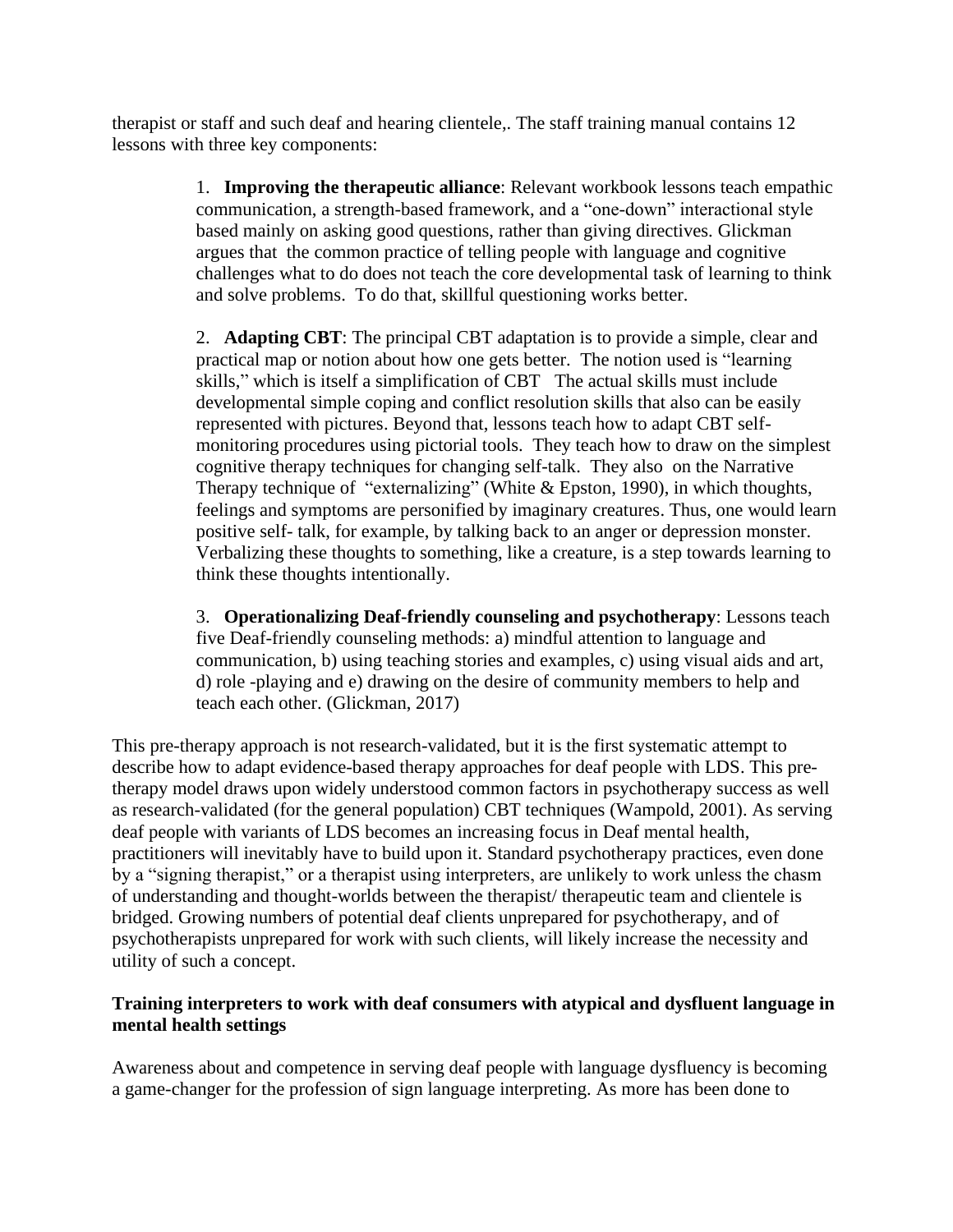understand the impact of language deprivation and as interpreters are seeing more deaf clients with poor language skills in their best language, the field has seen the need to respond and change (Crump, 2012; Crump & Glickman, 2011; Glickman & Crump, 2013; Glickman & Hall, 2019; Pollard, 1998c; Solow, 1988).

Direct communication between a therapist and client who share the same language and cultural framework is recommended. However, mental health services are still provided through interpreters given the lack of sufficient clinicians who sign fluently to meet demand (Hamerdinger & Karlin, 2003; Landsberger & Diaz, 2011). The field of interpreting has grown since the 1960s when Registry of Interpreters for the Deaf (RID) certification came with the assumption that the certified interpreter could reasonably work with most deaf people (R.I.D., 2020). Practitioners recognized that not every interpreter was a good fit for every deaf person (Burke, 2017), but acknowledging that one was not qualified to work with a deaf individual was considered by some to be an admission of a general lack of competence. The idea that one couldn't work with everyone was endorsed in theory but often shunned in practice.

In the interpreting professions' early years, many believed that imperfect interpreting was better than no interpreting at all. This led to interpreters, or signers, accepting assignments beyond their ability level. Interpreters who cannot easily understand their deaf clients can find themselves unsure whether the problem lies with their own inadequately developed skills, the signing abilities of their deaf clients, or both (Hale, 2007; Schick, Williams, & Kupermintz, 2006). Ironically, it takes a highly competent language user to recognize and work well with a poor language user (Glickman & Crump, 2013). The following story illustrates the common dilemma faced by interpreters unprepared to work with dysfluent deaf signers.

Mary, a 60-year-old deaf female, was not a fluent sign language user. She had a doctor appointment in which her chief complaint was stomach pains. During the pre-Americans with Disabilities Act (ADA) years, doctors would generally not pay for interpreters. Mary called a local agency but there were no certified or qualified interpreters available. The agency then called to see if Samantha, with approximately one year of sign exposure, would assist. Samantha was hesitant but was assured by the agency that she could handle the assignment. They also let Mary know that Samantha was her only option. Mary reluctantly agreed. Predictably, Mary produced a significant amount of sign language that Samantha was unable to understand. She understood broadly that Mary's stomach hurt but could not understand or convey the details.

Samantha was dysfluent in sign language because she had not yet developed competence in the language. Mary was dysfluent for other reasons, including language deprivation, though this was not recognized at the time. Years after this encounter, Samantha's signing and interpreting improved significantly. One day, she was chatting with a seasoned interpreter and a Deaf individual when Mary walked over to them. Samantha remembered Mary and watched as Mary engaged in a brief conversation with the other two highly skilled signers. Samantha realized that she still did not understand Mary. After Mary left, Samantha asked the two individuals whether they understood her. They both shrugged and acknowledged that they did not. Looking back, Samantha now realized that neither she nor Mary had been fluent signers during her assignment years ago. She also realized that the agency which hired her had failed to see how the two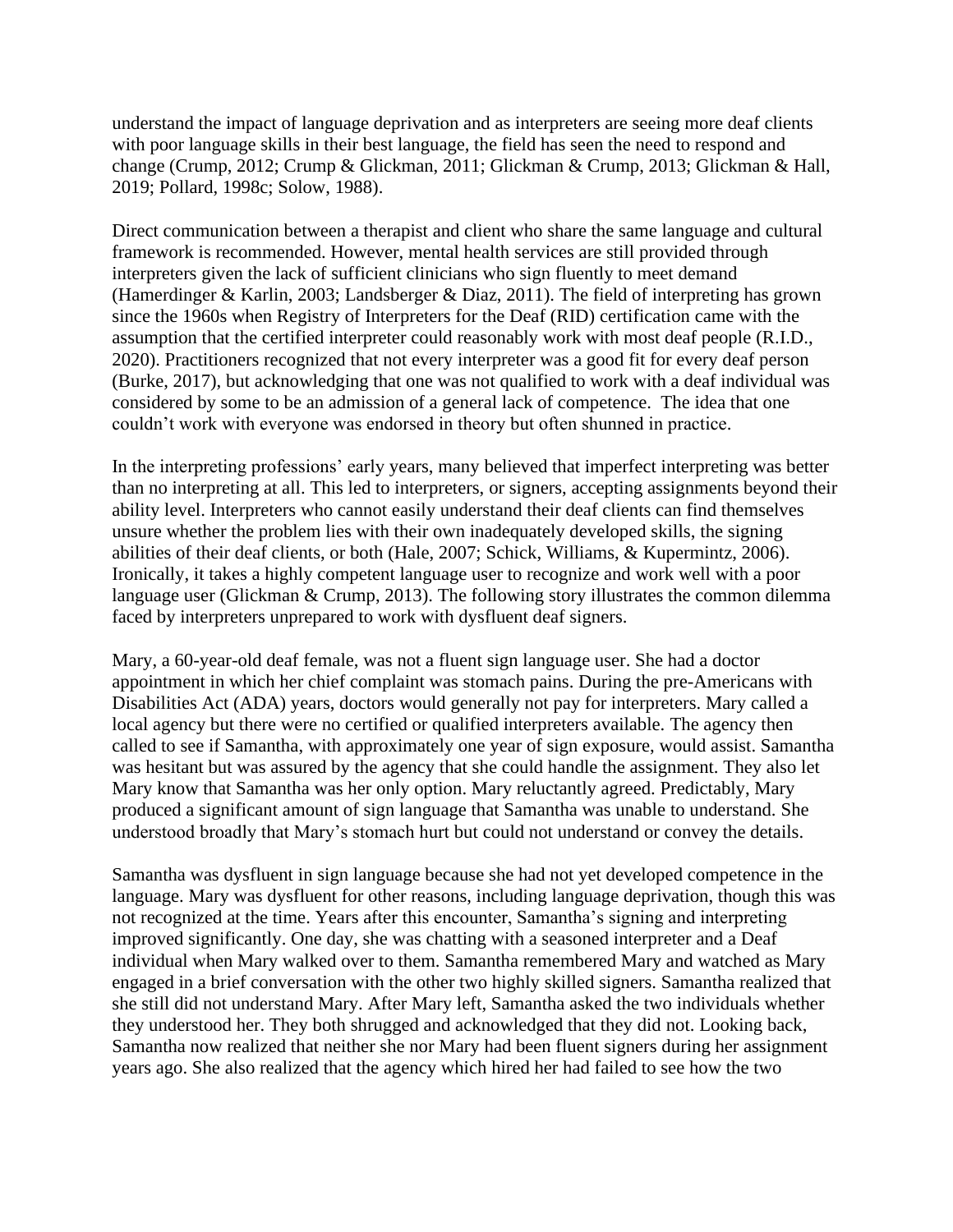communicators were a poor linguistic match. Samantha's poor interpreting had not, in fact, been better than no interpreting. It had probably made a challenging situation worse.

Historically within the field of interpreting, there were no established set of standards related to working with individuals who were deaf and language deprived or who exhibited other types of atypical signing. In the absence of any formal training, experienced interpreters would often tell novice interpreters just to voice the signs that they understood. This fit with the machine model that was commonly utilized as the interpreting standard during the earlier years of interpreter professionalization (Baker-Shenk, 1991). It was also common for interpreters to share observations such as "the person has strong ASL," "the person is a grass roots signer," or "they don't understand fingerspelling well." These comments could serve as a subtle code for the observation that the deaf person appeared to be an unskilled signer. Interpreters knew about consumers who were difficult to interpret for, but they did not meet as professionals with the purpose of analyzing language patterns, considering strategies, or developing techniques for these challenging assignments.

In the field of interpreting the realization has grown that, as with other professions, further subspecialization is needed. The early areas of specialization resulting in national certifications were reverse skills, legal, performing arts, and oral transliteration. Recently, the specialization of mental health interpreting has developed (Crump, 2012; Glickman & Crump, 2013; Hamerdinger & Karlin, 2003). Increasingly, language dysfluency has become a vital part of the discussion in mental health interpreting (Glickman & Crump, 2013; Thacker, 1994, 1998). For instance, psychiatric illnesses effecting thought content and processes create additional language dysfluency challenges. The Alabama Department of Mental Health has addressed these training issues through establishing standards and a certification process for mental health interpreters (Alabama Department of Mental Health, 2003).

The Center for Atypical Language Interpreting (CALI), associated with the interpreter training program at Northeastern University, focuses on training interpreters for atypical sign language they may encounter. CALI uses "dysfluent language" as a subset of atypical language associated with medical, developmental, and psychiatric causes for impaired language use. The CALI program is mostly available on-line. [\(https://www.northeastern.edu/cali/\)](https://www.northeastern.edu/cali/).

This emergent focus upon atypical or dysfluent sign language illustrates a primary distinction between foreign language and sign language interpreting. Foreign language interpreters can generally assume that the people they are interpreting for are native speakers of their respective languages. Sign language interpreters cannot assume this. Indeed, as discussed earlier, as the numbers of deaf children educated in Deaf schools decline, sign language interpreters will work increasingly with signers who are not fluent in their best language (Cogen & Cokely, 2015). This, again, is the reason that the growing attention to language deprivation is a game-changer for interpreters

Within mental health interpreter training, interpreters are cautioned against "fixing" dysfluent language, making the dysfluent signer appear more linguistically competent then they are (R.I.D., 2007). The goal to produced clear narratives may be well intentioned, as interpreters are usually conscious of the concern Deaf people express that articulate signing can be poorly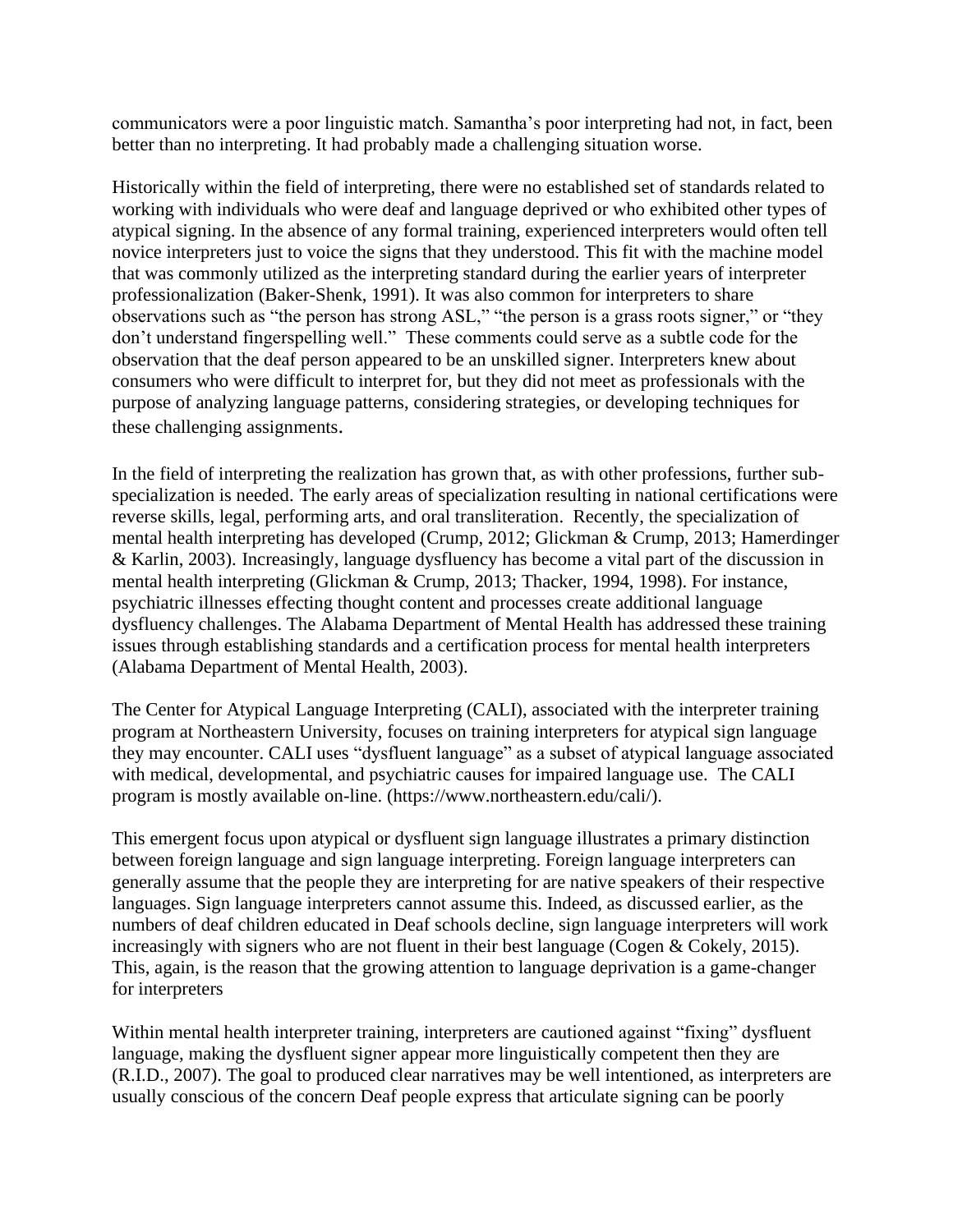interpreted and cause the Deaf person to appear less intelligent. It may also be due to the interpreters' own self-doubts about their abilities, especially since it is difficult to assess language abilities in another person if one is less than a native user of the language.

There are dangers beyond that of covering up clinically significant language dysfluency. In a forensic context, it can lead the examiner to conclude that the deaf defendant has a better understanding of the legal issues they face then they actually do, resulting in an inappropriate finding about competence to stand trial (Pollard & Fox, 2019). Even in a therapeutic context, misrepresenting the deaf person's language abilities can prevent the clinician from adapting an effective therapeutic approach. Covering up or fixing language errors can also disguise the fact that the additional resource of a Deaf interpreter is needed.

One of the early interpreting techniques identified for responding to language dysfluency was "glossing," or the repetition of a string of words signed by the deaf individual that held a common representation of a sign. Interpreters who gloss when they do not understand hope that somehow the hearing person will be able to make sense of the message anyway. However, the use of glossing, without providing the clinician any explanation about what one is doing, is fraught with problems. This technique can make the most articulate Deaf signer appear faltering, unintelligent, or thought disordered, and it can unfairly intensify this impression with deaf clients who do have language difficulties. Clearly, if one is going to use glossing, there is a need for a discussion with the clinician about the language abilities of the deaf person and the bias introduced by this approach. Traditionally trained interpreters have been reluctant to assume this kind of educational role for fear that it disempowers the deaf consumer (Hamerdinger & Karlin, 2003; Glickman & Crump, 2013; RID, 2007).

There are also many situations where conversation with the hearing clinician about interpreting process is indicated. For instance, the more dysfluent the consumer, the more likely that a consecutive interpreting approach should be used. When the consumer is not understanding information, the interpreter may have to use creative interpreting techniques such as role-playing, drawing, and the use of toys or other manipulatives, to achieve understanding (Wattman, 2019). Interpreters with dysfluent consumers may recognize and advocate for the additional resource of a Deaf communication specialist or interpreter. This person might also work with the consumer outside of the interpreting context to help them understand the relevant content. This might occur in a forensic context where considerable additional education of the consumer is necessary for them to demonstrate legal competence (Pollard & Fox, 2019).

Increasing awareness about dysfluent language is one reason that the need for a Certified Deaf Interpreter (CDI) has developed. Deaf interpreters often have greater abilities to match the language needs of deaf people that hearing interpreters, who may have learned ASL as a second language or for whom sign language is not a personally lived experience. However, there is more to this task than simply matching language abilities. Interpreting for dysfluent language users requires a solid understanding of linguistics, language development, language deprivation, and interpreting theory and practice.

Even without additional resources, the interpreter(s) may need to ask the clinician to rephrase the question, provide examples, role-play, draw, or use some other teaching strategy (Wattman,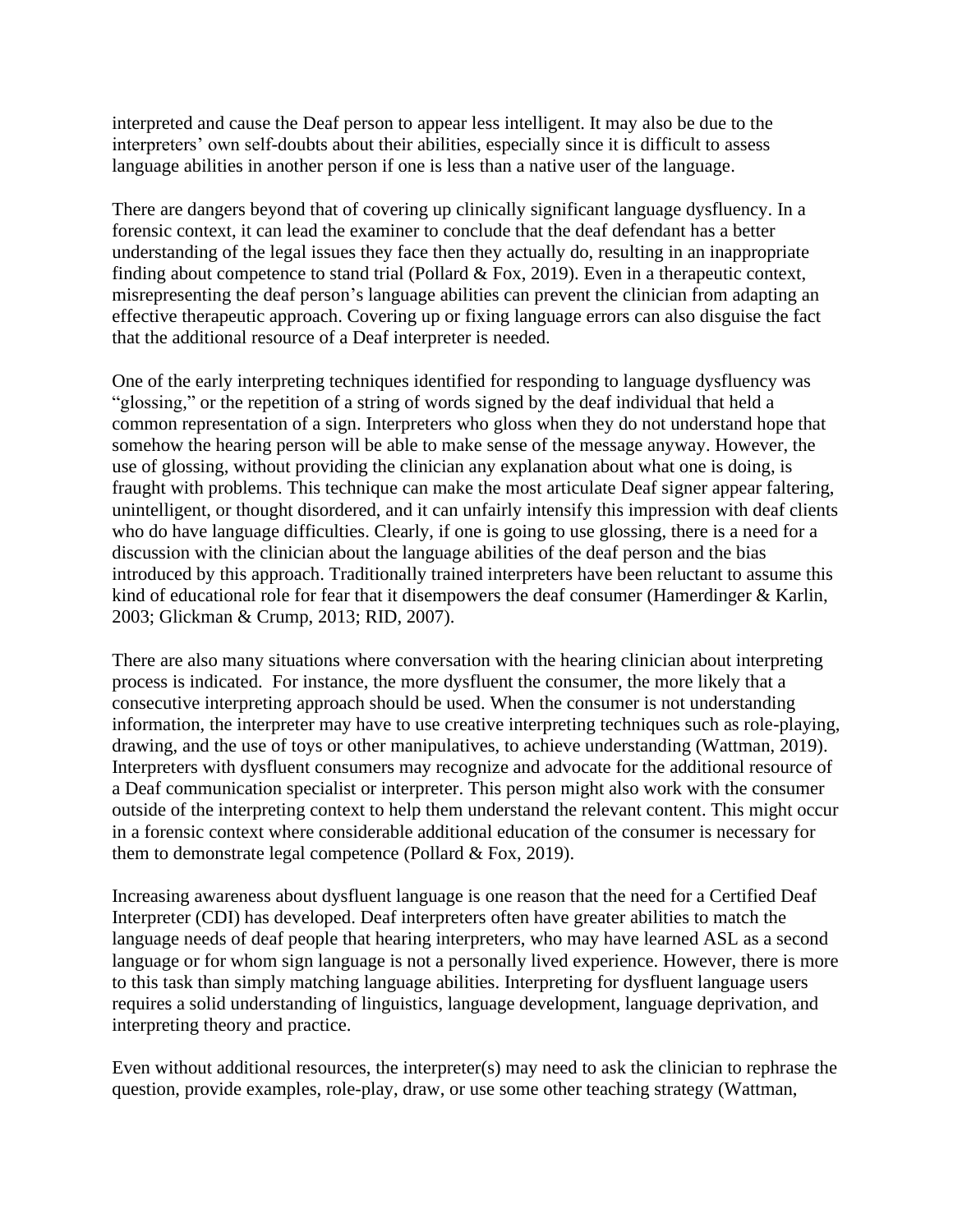2019). Subsequently, there is a clear need for pre- and post-session meetings. All these decisions require considerable interpreter training and preparation.

At the frontier of new knowledge in the study of atypical or dysfluent sign language, questions are being raised as to whether the specific nature of the dysfluency might provide clues as to the etiology. If the interpreter observes, for instance, that the deaf person is not able to reference time, or organize information sequentially, that strongly suggests language deprivation as a cause. If the deaf person is unable to use the personal pronoun "I," or repeats the same phrase in each conversation, that suggests a developmental disorder along the autistic spectrum (Overweg, Hartman, & Hendriks, 2018). Other sign language errors are associated with strokes in the Brocas or Wernike's area of the brain (Poizner, Klima, & Belllugi, 1987). A seemingly bizarre idea, like the belief that aliens are communicating to the person through their iPhone, suggests a psychiatric problem (Glickman & Crump, 2013).

The study of specific sign language errors, and their likely etiology, is in its infancy, but properly trained mental health interpreters are more likely to be aware of this issue than mental health clinicians untrained in Deaf mental health. An important emerging discussion in the mental health interpreting domain is to what extent, and in what manner, the interpreter should be sharing this knowledge, as well as their own observations of specific language patterns, with the clinician (Crump & Hamerdinger, 2017; Trumbetta, Bonvillian, Siedlecki Jr., & Hasins, 2001). Ideally, there is a specific communication evaluation, discussed below, to reference, but that is still a rarity, leaving interpreters as the main people likely to hold this vital knowledge relevant to psychiatric assessment and treatment (Pollard, 1998a, 1998b; Wattman, 2019).

Awareness of the multi-faceted impact of language dysfluency and the complexity of work in mental health with individuals who are deaf is resulting in a paradigm shift in how interpreters are trained for this work. One recommended new technique is the utilization of norm-referenced communication assessments. This developing practice is discussed next.

### **Communication Assessments: An Emerging Best Practice**

Another response to deaf people with atypical or dysfluent language has been to develop and draw upon highly specialized communication assessments. While there have long been multiple assessment tools for assessing English skills, norm-referenced tools for assessing ASL abilities are relatively new. Assessing ASL abilities can be more challenging because it is a visual form of language without a standardized written form, and because there are few qualified assessors. The gold standard, not yet easily available, is a communication assessment procedure with wellestablished validity and reliability, and with intervention implications clearly correlated with assessment findings (Henner, Hoffmeister, & Reis, 2017; Henner, Reis, & Hoffmeister, 2019).

In Alabama and South Carolina, a protocol and tool referred to as a Communication Skills Assessment (CSA) is required for any person who is deaf and receives mental health services (Alabama Department of Mental Health, 2003; South Carolina Department of Mental Health, 2014; Williams & Crump, 2019). Training interpreters and others to produce, utilize, and apply information gleaned from the CSA is a state-of-the-art practice being pioneered in these two states. This assessment, currently undergoing validation, provides a detailed descriptive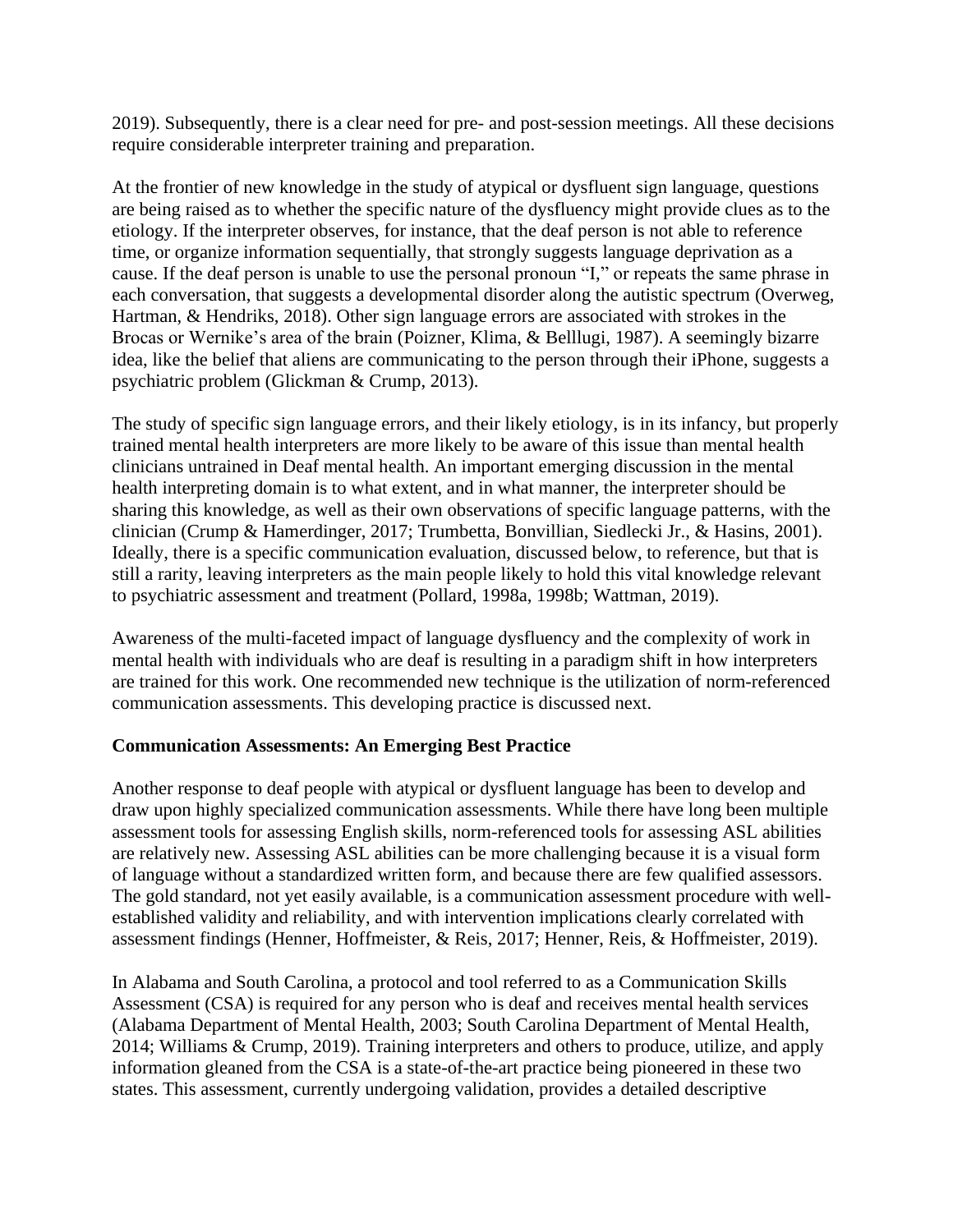understanding of the deaf person's language skills and deficits, and recommendations for adapting interventions to fit language abilities.

The CSA incorporates a review of educational and communication history and the demands of the current communication environment. Historical considerations include the etiology of deafness, possible causes of dysfluent language, and the quality and frequency of family and social communication. Importantly, it provides an assessment of various types of communication and evaluates both competencies and dysfluencies. The CSA also includes recommendations for meeting and advancing the communication abilities of the client as well as for adapting therapeutic approaches to fit with these abilities.

An example illustrating the effectiveness of the CSA can be found in Luther's story. Luther was a 65-year-old African American male who was congenitally deafened due to unknown causes and has a diagnosis of schizophrenia. He was communicationally isolated for significant periods of his life both before and within the mental health system. In psychiatric inpatient and residential treatment, he was treated in facilities that did not provide adequate, or at times, any language access for him and was misdiagnosed as intellectually disabled. Additionally, because Black Southern ASL is not widely known by practitioners who work within the Deaf and mental health field, it was important for communication evaluators to be careful to not confuse atypical language variants with actual language errors. There is not yet any instrument perfectly designed, and easy to implement, that validly capture all the variances of ASL.

Luther eventually came to be treated within a group home for individuals who were deaf and had mental illness, in which all the staff were Deaf and fluent sign language users. The CSA revealed that he was expressively slow, relying on repetitions of signs and sign phrases, and that he used idiosyncratic signs that staff did not initially recognize. The assessment also found that he perseverated on a few topics, making comments that did not seem reality-based, and that he had an extremely limited fund of information on every topic assessed.

One sign combination used to express his desire for an oatmeal creme pie was a gesture similar to washing dishes (with an open B-handshape), the ASL sign for WHITE, the initial gesture repeated, a sign for CIRCLE, a gesture for eating, and the sign PLEASE. Staff working with him knew the meaning of the signs and informed the communication team. Luther also used repetition when he wanted something. If he wanted a cigarette, for example, he used the same simple sign phrase again and again until he got it. He wasn't capable of departing from this strategy, nor could he focus on other matters until his request was met. A therapist made the clinical mistake of trying to help him delay gratification in those moments, but Luther did not understand what the therapist was attempting to do. He thought she was denying him cigarettes, and he responded aggressively.

The communication assessors advised the therapist to make sure he understood and agreed to this task before proceeding. They also made recommendations for building his verbal reasoning skills, such as more extensive use of role-playing, a counseling technique widely used in Deaf mental health (Glickman, 2017), and practice of delayed gratification at times when Luther wasn't so narrowly focused on the one thing he wanted. The therapist, while competent as a clinician and gaining experience in working with deaf people, was not a skilled signer. She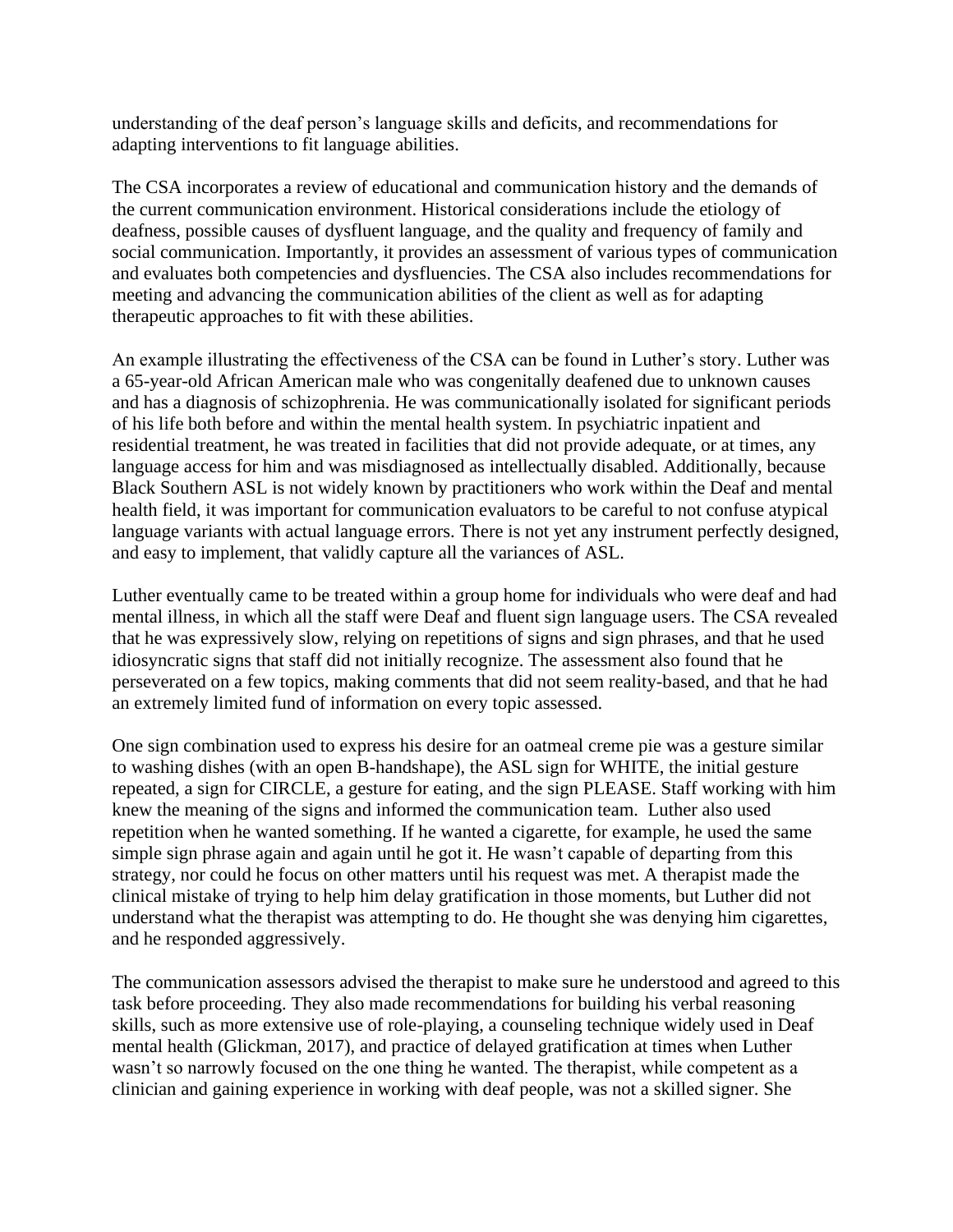needed the communication assessment to understand the nature of his language limitations so she could draw upon simpler and more active counseling strategies.

Therapy is much more likely to succeed when the client and therapist are aware and in agreement about what they are doing (Wampold, 2001). Because the therapist did not make the effort to help Luther understand why she was encouraging him to accept a delay in getting cigarettes, he thought she was refusing his request. The communication assessment, then, became an important therapy resource because it helped the counselor understand her client's thought-world. It also served to caution the therapist not to assume Luther had language and cognitive abilities such as the ability to narrate a clear story organized to make a particular point.

While the communication assessment team performed this assessment, they interviewed several local Deaf senior citizens, including some who were African American, to determine whether Luther was using older, regional, or Black ASL signs. One of the signs utilized by several members of this older Deaf group was a sign for "brown," the same initial hand-rubbing gesture that Luther himself utilized when describing the oatmeal cream pie. From these interviews, the assessors realized that many of Luther's seemingly idiosyncratic signs were signs once used by members of the older Deaf population who attended schools for the deaf. Knowing this made him appear less psychotic; he hadn't invented these signs, nor were they evidence of a thought disorder. Staff then learned more of these older, regional signs and used them with Luther. It was much easier for them to learn these older signs than for Luther to learn more standard and contemporary ASL.

As one might expect, staff matching his way of signing strengthened these therapeutic alliances and helped take stress off Luther, decreasing behavioral incidents in the process. His clinical team began to appreciate that Luther made more sense than they had previously thought. They shifted their view of him from being a person whose primary problem was schizophrenia to a person whose primary problem was communication deprivation and trauma, coupled with language use that appeared atypical to the team working with him.

Spitz and Kegl (2019) described promising communication development strategies with deaf language-delayed people. Studying a community of deaf people in Nicaragua and elsewhere who did not have sign language exposure until after the critical window for language acquisition had closed, they asked game-changing questions about late language development, characteristics or qualities of deaf people who are more successful late language learners, and the optimal pedagogical methods for late language and communication development. They found, for instance, that it is often easier to teach vocabulary than grammar, that different kinds of language development are possible, at least for some people, even if they never become native language users, and that it is possible to carefully craft methods and tools for teaching one language feature at a time to language deprived deaf people.

With this game-changing attention to language deprivation, more attention and resources must be devoted to improving and validating the tools available for communication assessment as well as establishing standards and credentialing for communication evaluators. A related skill, as exemplified by the work of Spitz and Kegl (2019), is developing best pedagogical practices for language and communication skill development in language deprived deaf individuals.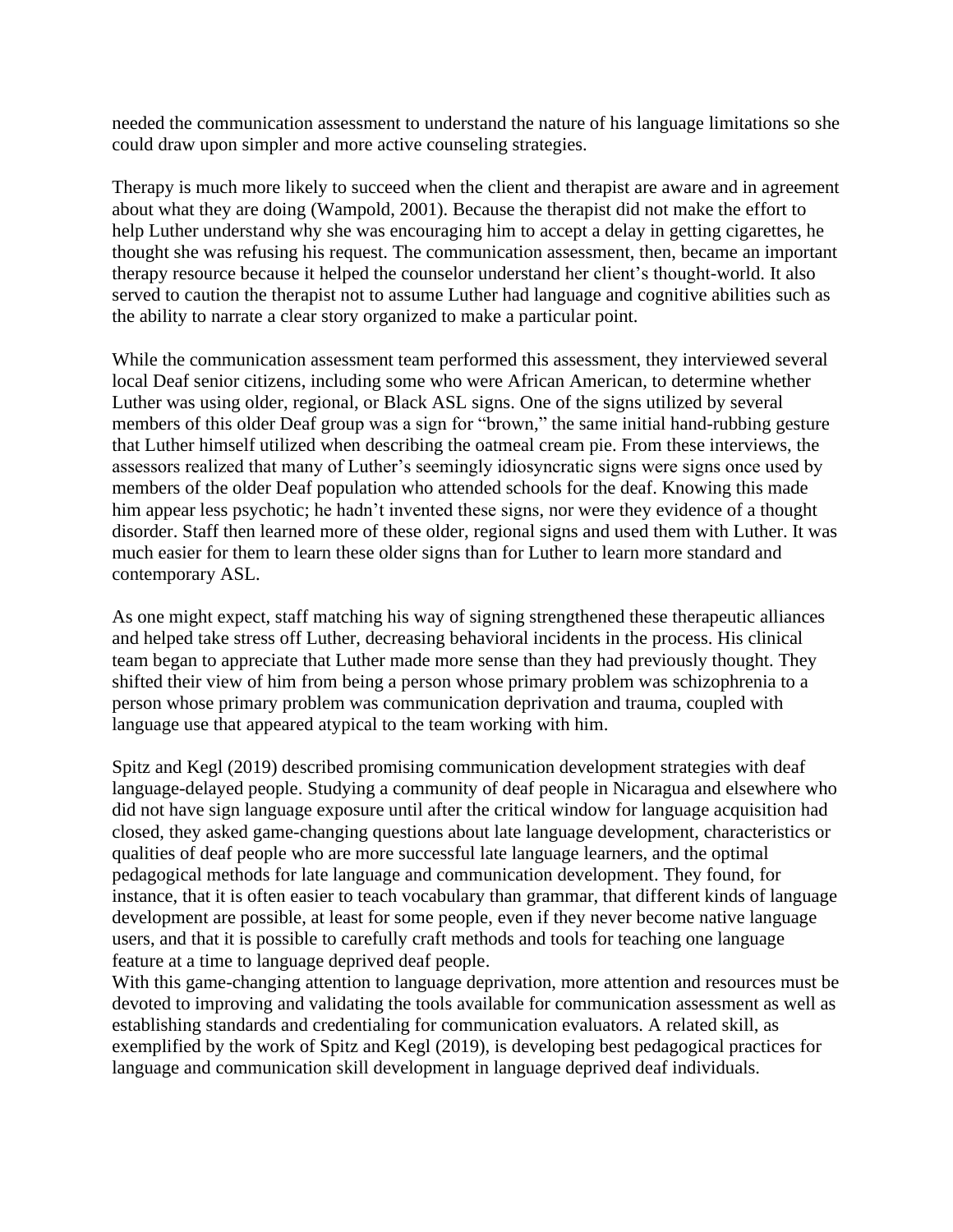Key to all these interpreting, teaching and counseling strategies is a humble willingness to accept that *our* language abilities may not be enough. When one considers how varied the communication abilities of deaf people are, and how severe the impact language deprivation can have, it is best to think of Deaf mental health work as involving a team. It is rare to find any one person who has all the clinical and communication skills necessary to do this work. The common practice of hiring a Deaf mental health specialist in clinical settings, as if one such specialist could be all things to all deaf clients, is a set up for burnout. A good communication assessment can guide a Deaf mental health team as to what kind of communication competencies are needed to create an effective clinical response. This is likely an evolving best practice.

### **Language Deprivation and the Organization of Deaf Mental Health Services**

Since language deprivation creates both developmental and behavioral health challenges, and because there is language, cultural, and disability elements to this work, it isn't obvious how services should be organized, especially at the state level. In particular, it isn't obvious whether a cultural/language or disability framework should be used to conceptualize and organize these services. There needs, therefore, to be someone within state government, such as a Deaf services director, who can help the state human service system conceptualize and organize Deaf mental health services, especially in considering language deprivation. This section is devoted to describing that role and laying out recommendations for how that Deaf services director might guide state services to address both the cultural and disability aspects of this work. It supplements an earlier discussion of that topic (Gournaris, Hamerdinger, & Williams, 2013).

Public mental health services are normally organized within a state's mental health authority. States provide services like psychiatric hospitalization, outpatient and residential care either directly or through vendor agencies with whom they contract. Some states may place services for people with developmental disabilities in a separate agency. Deaf people in those states may be served by one or both agencies, depending on whether they are thought to have developmental disabilities, and depending, sometimes, on what is considered their primary disability. States may also have separate departments or commissions serving deaf people, and these may or may not include mental health services. A further complication is that treatment for addictions may be organized through yet another agency. Deaf mental health services, then, if they exist at all, are often scattered across multiple agencies, with some doing better than others in meeting the complex cultural and disability needs of diverse deaf people.

Deaf mental health should be seen as a clinical specialty, one that encompasses not only mental health, but also the developmental issues that are part and parcel to serving people with language deprivation. Viewing deaf people with language deprivation as both a both a cultural/ linguistic minority and people with a developmental disability may create an uncomfortable tension that complicates service provision. Deaf people sometimes state that because they are best understood as a cultural and linguistic minority, they are most likely to get appropriate specialized mental health services under Title VI of the Civil Rights Act of 1964. Title VI is a basis for culturally and linguistically appropriate service (CLAS) standards, which are regulations promulgated by the Federal Department of Health and Human Services [\(https://thinkculturalhealth.hhs.gov/clas/standards\)](https://thinkculturalhealth.hhs.gov/clas/standards). Deaf people with language deprivation,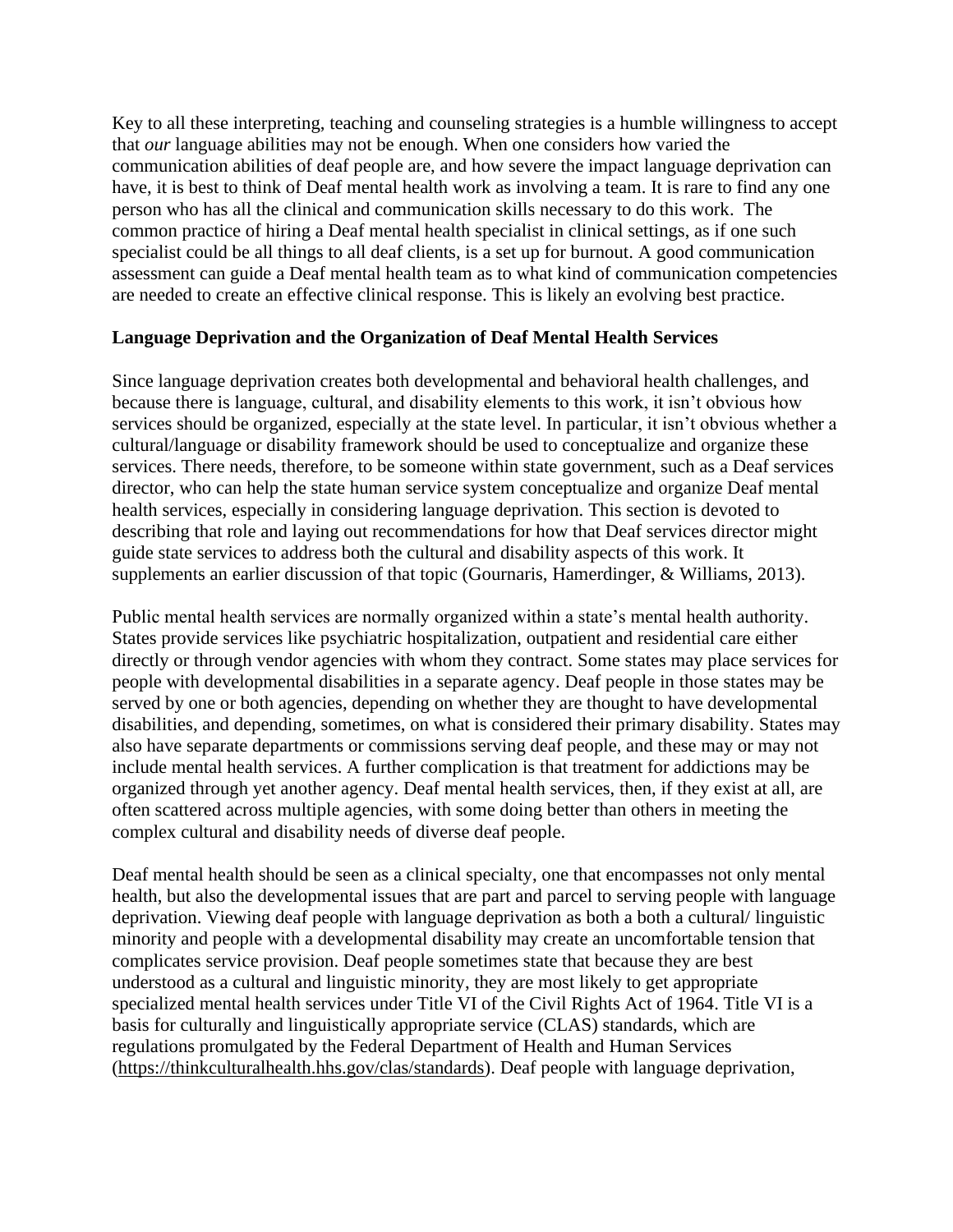however, present a greater challenge than language access, and this important civil rights act does not quite address their complex needs.

LDS is a proposed developmental intellectual disability (Gulati, 2019) that could also be considered a psychiatric disorder beginning in early childhood. Language deprivation affects development, and in its most extreme forms, can create a functional developmental disability. In addition, there are many possible causes of poor language skills in deaf people, and some of them are medically or neurologically based (Crump & Hamerdinger, 2017), so it is not uncommon to find deaf people who have developmental disabilities, language deprivation, and multiple other challenges. In the real world, comorbidity is the norm, and pure cases of LDS, with no other problems, are rare, if they exist at all. LDS, as conceptualized here, does not fit neatly, therefore, into a cultural minority model. In sum, deaf people with language deprivation likely have a functional developmental disability, comorbidity with other psychiatric disorders, and other behavioral challenges (Glickman, 2019a; Gulati, 2019). They are likely, therefore, to need assistance from multiple state agencies or programs.

When deaf people are served within state departments of mental health, many will have language deprivation. This was the norm in the Westborough State Hospital Deaf Unit in Massachusetts, where more than half of the patients exhibited symptoms and behaviors consistent with current understanding of LDS, alongside more familiar conditions like schizophrenia, bipolar disorder, post-traumatic stress disorder, mood disorders, substance use, and other developmental disorders (Glickman, 2009). The same has been true in Alabama, where the Bailey Deaf Unit served 87 people between 2005 and 2011 when it closed. Of those 87 people, only approximately 15 were not, in some way language-deprived (Hamerdinger, personal communication, November, 2011**)**. Most also had complicating co-morbid issues, ranging from medical and/or neurological problems to substance use disorders.<sup>1</sup>

Understanding LDS as a developmental, intellectual disability does not mean people should not be served within state departments of mental health. Rather, it means that such departments must develop the communication and clinical sophistication to address the comorbidity. They may want, for instance, to treat a problem like schizophrenia, but they will be unable to avoid the fact that language deprivation interferes in many ways with the ability to deliver accessible and meaningful mental health treatment for schizophrenia, apart from medication. It can even interfere with medication if the language deprivation means the person cannot give informed consent to the medication or use it as an informed consumer. Providing interpreters alone won't resolve the problem, especially in cases of more severe language deprivation, because the therapy will likely have to be highly adapted, along the lines of pre-therapy discussed above (Glickman, 2017). In addition, clinicians unfamiliar with language deprivation are quite vulnerable to making diagnostic errors, and interpreters cannot compensate for their ignorance of this topic (Glickman, 2007).

<sup>&</sup>lt;sup>1</sup> Information based on a review of census data and clinical records for former patients of the Bailey Deaf Unit by the Director of the Office of Deaf Services, Alabama Department of Mental Health.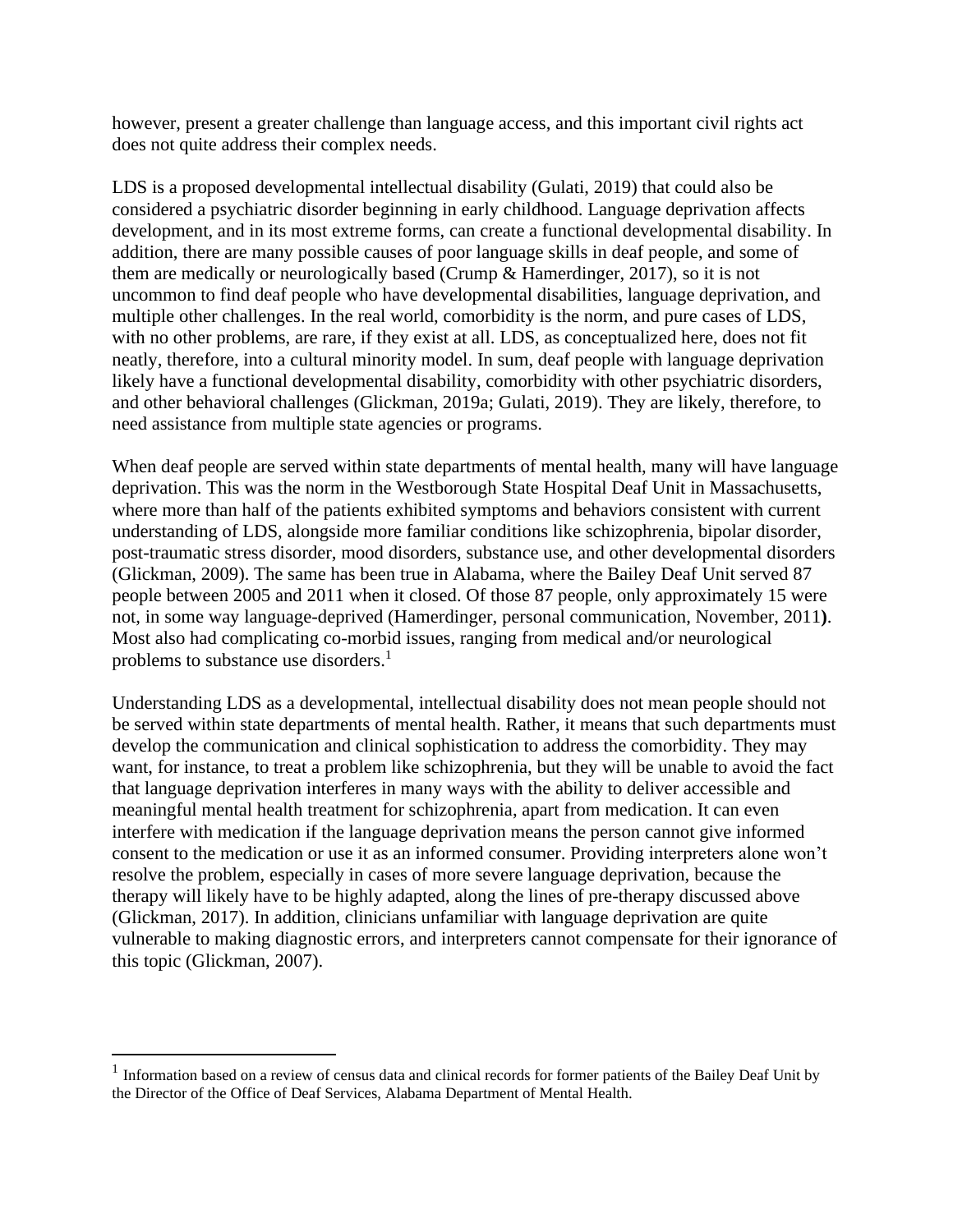### *The Pivotal Role of the Deaf Mental Health Services State Director*

To meet these challenges, personnel with specialized cultural sensitivity, a unique knowledge base related to psycholinguistic issues among deaf people and a variety of specialized skills are needed (Glickman & Hall, 2019; NAD, 2008, 2014). The specialized skills include language skills that go well beyond "knowledge of sign language." Indeed, evaluating the language and communication abilities of personnel is likely to be just as important as evaluating those of clients. The effective statewide Deaf Services Director has the responsibility of assuring that programs and services are both culturally and clinically competent for the highly diverse deaf population, including the large cohort of people who are not fluent language users.

In a few states, this responsibility has been assigned to an administrator, usually in the state department of mental health. One notable exception to this is Minnesota, where the responsibility is held within the Minnesota Department of Human Services (DHS) Deaf and Hard of Hearing Services Division, separate from the state mental health authority, which is also housed under the larger DHS umbrella. This position has various titles; the Director (Alabama, Georgia, Minnesota and Missouri), Program Manager (North Carolina), Program Administrator (Kentucky) and sometimes Coordinator of Deaf Services (Illinois.) For the sake of simplicity, we refer to it here as the state director of Deaf mental health services, or more simply, the state director, and the entity that person works in as the state Deaf mental health authority, recognizing that it is not always within the legislatively recognized state mental health authority.

As the public mental health continuum of care varies by state, the state director's responsibilities vary also, but all such positions should have some basic responsibilities in common. They should be able to drive policy, administrate directly or contractually the provision of clinical services, set minimum standards for provision of Deaf mental health services, and regulate who is qualified to provide those services, including—and perhaps especially—interpreters. Thus, it is necessary that this oversight authority is invested in an administrator who understands the cultural, clinical, and disability aspects of Deaf mental health and can provide quality assurance and accountability.

This is particularly critical in the case of services that purport to treat deaf people with language deprivation. Apart from a very few free-standing, Deaf-run mental health programs in the country, services for deaf people with language deprivation are provided by agencies that are hearing-run. Such agencies are prone to a category error regarding deaf people, mistakenly thinking that all deaf people have the same service needs, and specifically that the provision of interpreters or of clinicians who sign will suffice. The knowledge, training, and experience in working with consumers who have language deprivation brought by the director will determine the overall competence and effectiveness of the services. Programs led by clinicians who are both fluent in ASL (a necessary but insufficient pre-requisite) and experienced in working with deaf people who have language deprivation are more likely to address all the language, cultural and disability aspects of this complicated clinical work.

An example of this is Alabama. There are specific requirements embedded at various levels in both Alabama Department of Mental Health's policies and in the state code that governs how mental health programs in the state are certified and operated. These policies define ASL fluency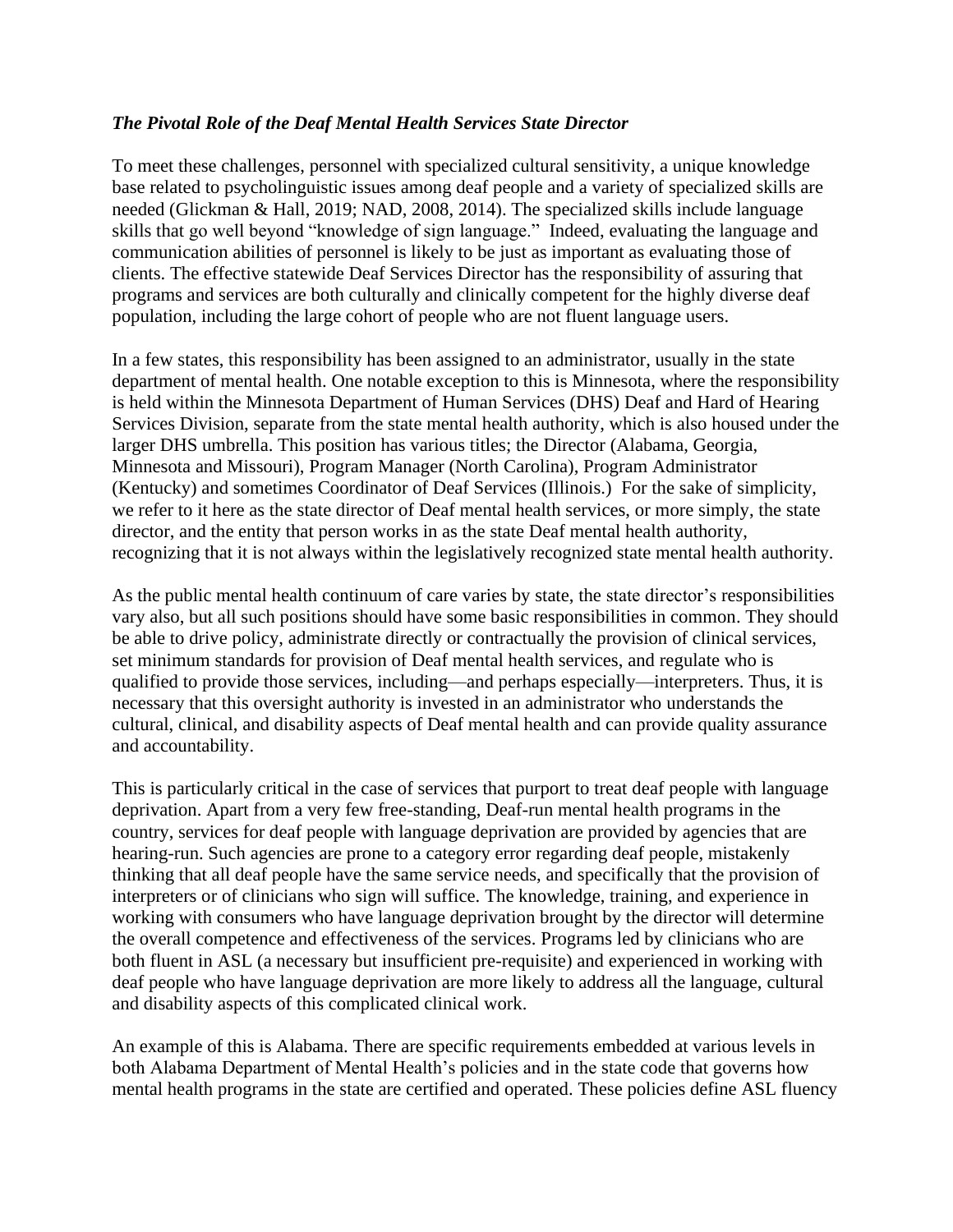in a measurable way, specifically advanced or better on the American Sign Language Proficiency Interview (ASLPI), and they set ways to ensure that these policies are enforced. For deaf people with language deprivation, one of the more important components of this oversight function is requiring communication assessments. The CSA discussed earlier is one; and validated ASL assessments are another approach (Henner, Hoffmeister, & Reis, 2017; Henner, Reis, & Hoffmeister, 2019). In Alabama, a section of the state code, also known as the Program Operations (Chapter 580-2-9), require that this CSA be in the clinical file of every deaf individual receiving mental health services in the state, and that the treatment plan address issues raised in the assessment. This can mean, for example, a requirement that a communication specialist be used in conjunction with an ASL-fluent clinician or a Qualified Mental Health Interpreter in the case of services, like psychiatry, when an ASL-fluent clinician is not available.

Other states, such as Minnesota and South Carolina, have similar policies and guidelines. (Gournaris et al., 2010). Some of these were discussed in Gournaris, Hamerdinger, and Williams (2010), where the state models for Deaf mental health services are compared. The political landscape exigent in each area determines which model and approach will be used.

Having ASL-fluent clinicians is only one part of the service array that needs to be available. The other part must look at how the system responds to language deprivation and dysfluency. A culture that emphasizes a team approach, consisting of clinical and communication experts, will lead to more successful outcomes, as described earlier in this article. The communication assessment should spell out the kinds of language skills staff need to possess, and that may or may not be available in signing or interpreting staff. Often, a person, like a Deaf communication specialist, who has a higher level of communication competence, will be needed. The state director should be at the forefront of not only building the Deaf mental health treatment culture, but also working with funding streams to ensure that services of communication specialists are covered.

The state director should have specific qualities and qualifications. Unless the state director is fluent in ASL, it is unlikely that the director will understand the linguistic complexities of the population served. Equally important, without fluency in ASL, the Deaf community is less likely to view the state director as credible. The state director also must be an extremely effective communicator in English, especially when working with state-level bureaucracy. Furthermore, when the state director is also deaf, there are challenging cross-cultural issues to work through (Gournaris & Aubrecht, 2013).

The state director is most effective when clinically trained and experienced in working with deaf people with mental illness who also have language dysfluency. An effective state director not only understands clinical practice, but also has experience in working with deaf people with atypical and dysfluent language. There must exist a deep understanding of causes of language dysfluency and knowledge of how to assess the impact of, and then ameliorate the barriers to treatment caused by that dysfluency.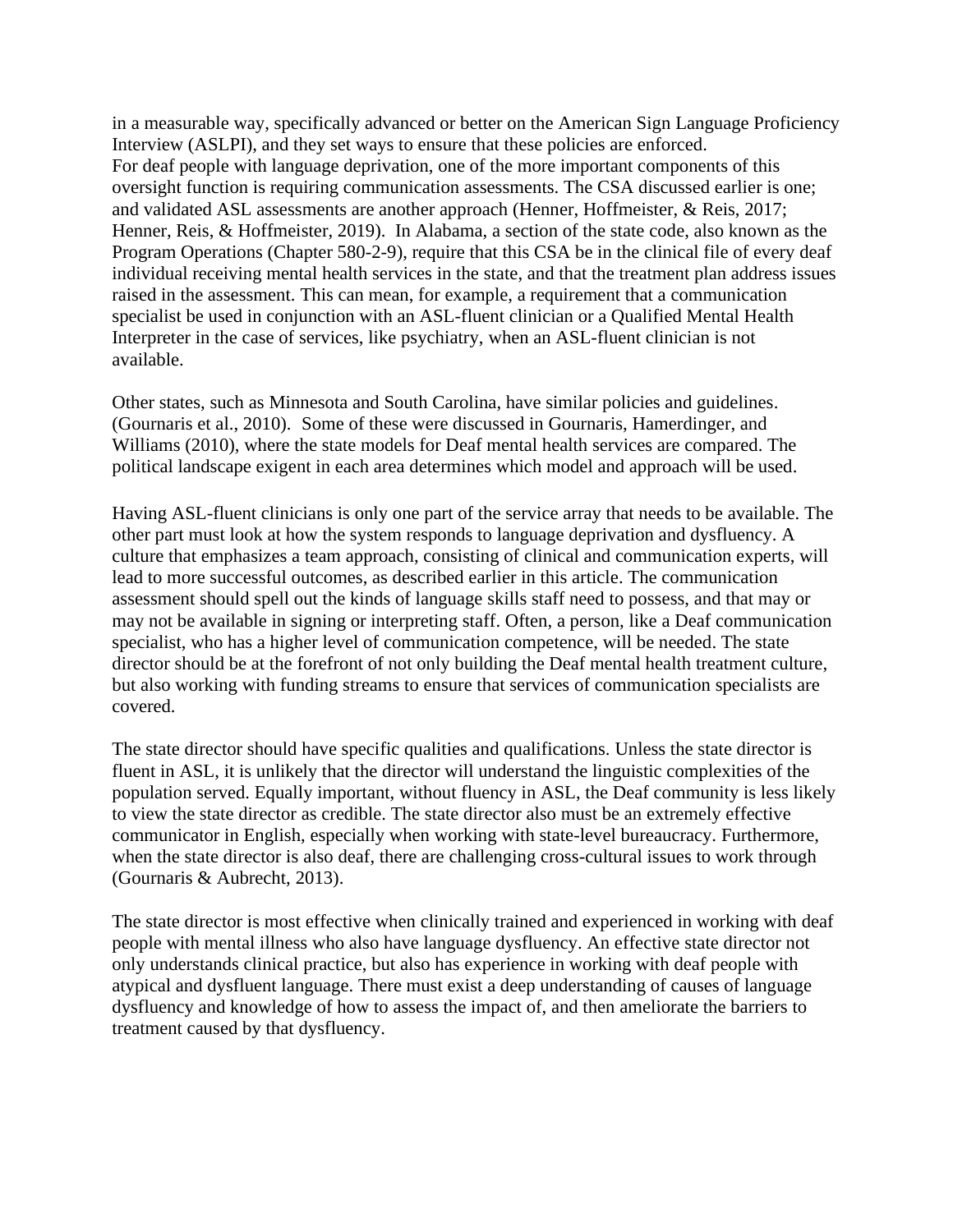#### **The Catchment Area Issue**

Another potential barrier for deaf people with language deprivation is living in the wrong place. Generally, a state is divided into several service areas, each consisting of a roughly equal number of clients. This is intended to spread out services more evenly through the system. . This catchment area design can create a barrier when specialized services exist in catchment area but a deaf consumer lives in a nearby area without such services.

For deaf people generally, and people with language deprivation especially, the catchment area should be statewide, as in South Carolina and Alabama. This mitigates the possibility that deaf people are unable to access programs simply because of geographical boundaries. Optimal service programs for deaf people with language deprivation are so rare that it can be enormously frustrating not to be able to draw upon them because of an arbitrary boundary, especially when they are nearby. Deaf people with language deprivation are unlikely to understand why they can't make use of an accessible service simply because it is in another town. They may just think they are being unfairly denied the service.

### **Different models of state service delivery**

An important consideration is how the state mental health authority itself is set up. In many states, the state mental health authority, what is usually called a "Department of Mental Health," is part of a larger human services cabinet level agency. This is a trend likely to accelerate with the shift in philosophy toward integrated health care, which includes medical and what is often called behavioral health, often encompassing mental illness, substance use disorders and developmental disabilities.

Mental health services may be combined with developmental disability services in one agency or separated into various agencies. In Massachusetts, for instance, there is a state Department of Developmental Disabilities that is separate from the state Department of Mental Health. Sometimes mental health and developmental disability services are combined with other service needs into one large behavioral health agency such as the Georgia Department of Department of Behavioral Health and Developmental Disabilities. Generally, as more services are combined in one agency, any state director of Deaf services will find themselves further down in the hierarchy, and the lower one is in a departmental hierarchy, the more difficult it can be to advocate for specialized service needs. Consider, then, the challenges that a state director of deaf services, who is low in the agency hierarchy, may have in advocating not just for deaf constituents but for the even smaller, and less understood, subgroup of deaf people with language deprivation. Having already struggled to help hearing bureaucrats understand Deaf culture, the State Director must now, unhappily, complicate this for them by introducing the disability of language deprivation.

Minnesota is a state where all services for deaf people are organized within one state agency. This has the clear advantage of concentrating deaf-related expertise in one place and fostering a relatively seamless, tension-free service provision system. This model makes it easier to serve deaf people with language deprivation because it is more likely that the staff will understand this issue, and there will be no struggle over resources for people who have both functional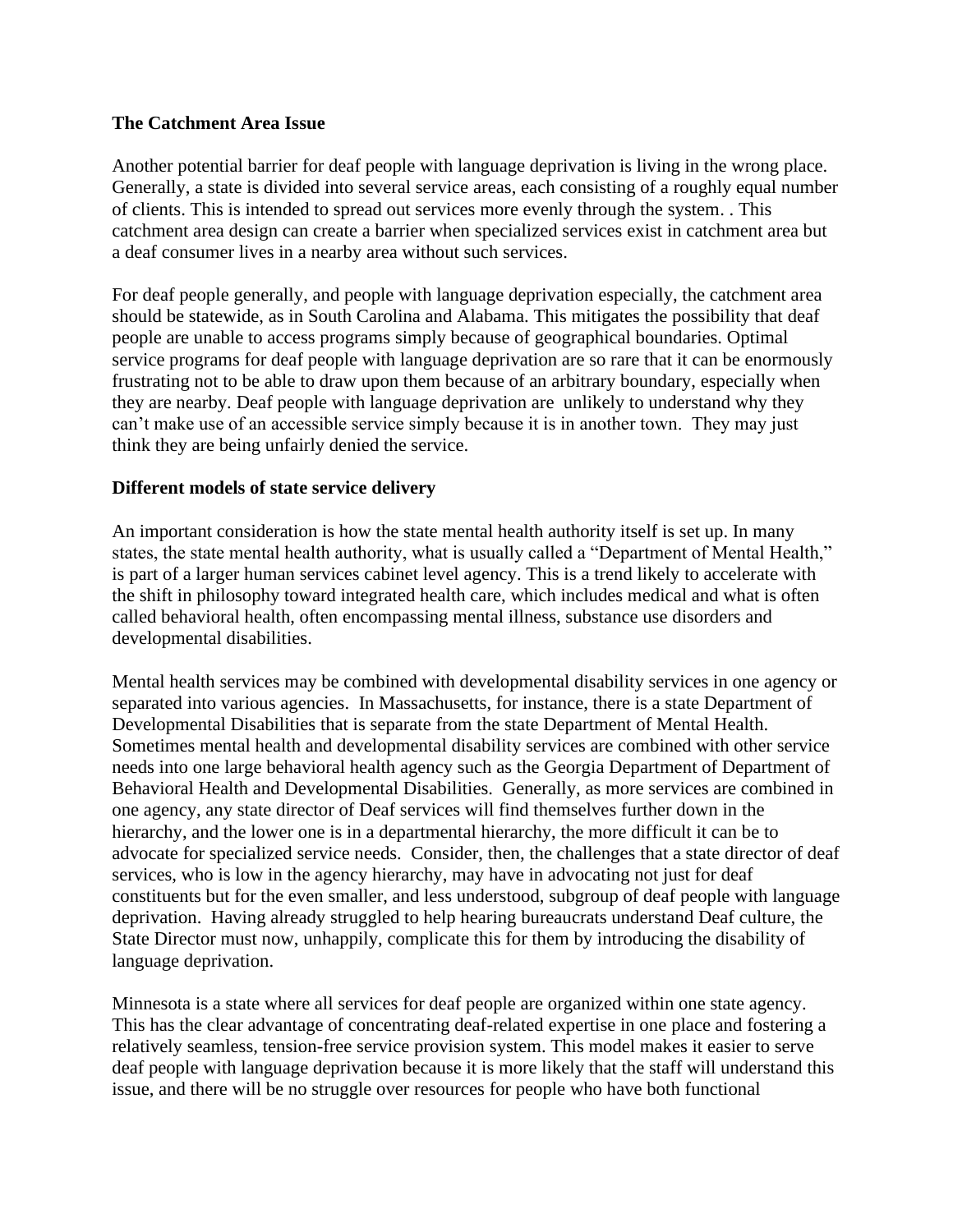developmental disabilities and comorbid mental health problems. It also avoids the problem of substance abuse services being relegated to some other agency.

The disadvantage of such a model is that state agencies for serving people with behavioral health and developmental disabilities can be freed from the expectation that they accommodate deaf people. In addition, specialized mental health, rehabilitation, and developmental disability expertise found in such agencies is less available to deaf consumers. In practice, it is difficult for one set of staff to have all the diverse kinds of expertise (mental health, developmental disability, addiction rehabilitation, cultural and language competence, etc.) that deaf people may need. Deaf services agency staff should understand Deaf culture and hearing loss, but will they also understand all they need to about mental illness, developmental disability, addictions, and any other issue that impacts deaf people?

In other states, such as Alabama, South Carolina, and Missouri, the mental health authority is a cabinet-level department, though the design within departments vary. For example, both Alabama and Missouri include mental illness, substance use disorders, and developmental disabilities under the Department of Mental Health, while South Carolina has three separate departments. The state directors of these programs usually have access to the highest levels of decision-making, and can often influence substantial policy changes. This was how Alabama implemented the nation's first regulation on mental health interpreting, even with an interpreter licensing law already in effect. By mandating the use of specially trained and qualified mental health interpreters, preferably working in conjunction with a Deaf interpreter, the state has been able to address risks that occur when an uninformed clinician encounters a deaf client with language deprivation.

The Alabama Office of Deaf Services state director created the Communication Access Team (CAT). The CAT's influence on the process of treatment cannot be understated. When people with language deprivation are working with clinicians who have little to no experience in language deprivation, and with the proposed LDS concept, sometimes all that stands between the deaf person and a catastrophic clinical error is the CAT. Establishing policies that require the use of qualified mental health interpreters and communication specialists is one large impact a state director can have on the care of deaf people with language deprivation. The state director can also ensure that the staff serving deaf people get all the specialized trainings unique to work in Deaf mental health.

North Carolina uses contracted direct services in addition to interpreters. Under the supervision of a program manager primarily responsible for contract monitoring and invoice processing, some direct services are provided by a single entity with a quasi-statewide presence. In this case, RHA Health Services is the agency charged with serving deaf people with serious mental illness [\(https://rhahealthservices.org/deaf-and-hard-of-hearing-program/\)](https://rhahealthservices.org/deaf-and-hard-of-hearing-program/).

As of 2020, that program is directed by a deaf person who is a licensed clinical social worker and an experienced administrator. Such a model has the potential to be effective in serving deaf people with language deprivation, provided a few safeguards are built in. There must be flexibility in the contract, so the provider is not limited to a certain set of permitted services. Deaf people with language deprivation come with widely varying needs and the contract must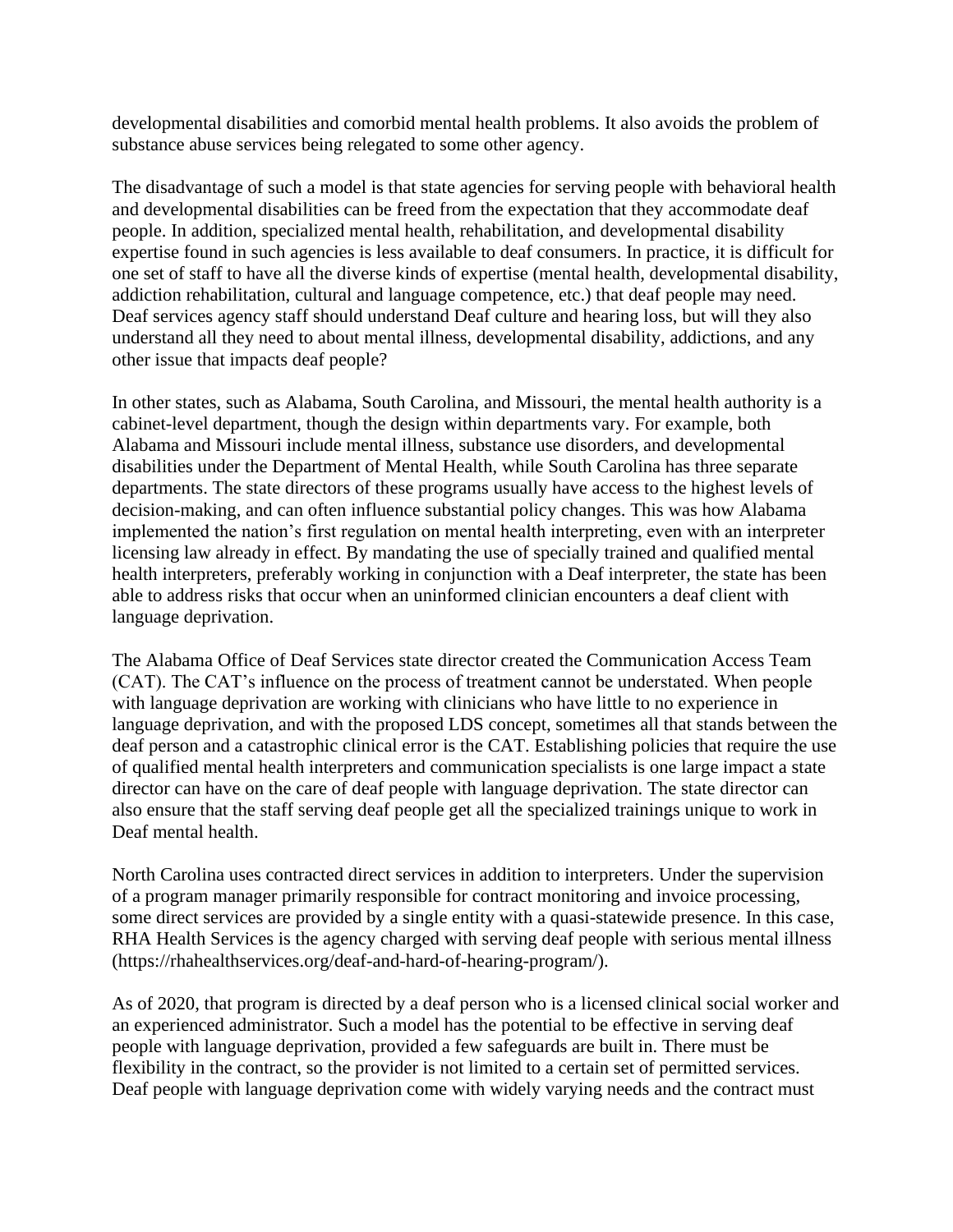allow for meeting those needs, many of which have no parallel working with hearing consumers. For example, pre-therapy is not yet recognized as a billable service in most places. A common way of limiting costs is to either pay fixed rate per person per month, a form of managed care, or to designate a specific set of services that are billable. The state director can be very influential in defining billable services and establishing rates, which in turn allows more flexibility in meeting the specialized needs of deaf people with language deprivation.

Illinois provides another example of a how many states address Deaf mental health care. According to the Illinois Division of Mental Health webpage,

[\(https://www.dhs.state.il.us/page.aspx?item=30458](https://www.dhs.state.il.us/page.aspx?item=30458) ), Deaf mental health care is largely limited to "ensuring language access by providing language assistance services, including interpreter services at no cost to each customer at key points of contact, in a timely manner." This adopts the most clinically naïve position that the provision of interpreters is required and *sufficient* for serving diverse deaf people.

The policies of Illinois and similar states towards mental health services for deaf people, imagining that all that is needed are sign language interpreters, ignore entirely the communication, developmental, and clinical needs of this population. Deaf people with serious mental illness generally will fare poorly using this model, and deaf people with language deprivation may be lost entirely.

A central conundrum in advocacy for Deaf services is this: often, the first and major focus of advocacy is around obtaining interpreters. Both the ADA and Title VI of the Civil Rights Act can assist with this. Such advocacy is no small task. It often takes lawsuits and years of tireless effort. Having "won" interpreters, how do advocates then say, "yes, but interpreters are not enough." The truth is that service provision through interpreters alone is a grossly inadequate model. Quality Deaf mental health services require a much higher standard, one that goes well beyond the ADA and Title VI, that establishes culturally and disability informed Deaf mental health programs.

Arguably, a model like Illinois' is less effective because the state director has limited ability to influence direct service provision, and because the only special accommodation recognized for advocacy is interpreting. Each of the other models has strengths and weaknesses, but they create more appropriate Deaf services given that the qualified and empowered state director in place has influence over the nature of provided services.

This State Director can promote accommodations beyond just providing interpreters. In some models (Minnesota being the clearest example), the state director is directly responsible for multiple kinds of service provision. In other states (North Carolina being the best example), the program manager has more of a contracting and oversight role with vendor agencies. In still other states, (Alabama, South Carolina, and Missouri), the state director has a hybrid role, responsible for some direct service provision but overseeing contracting and policy development. As long as the state director is knowledgeable about both the cultural and disability aspects of Deaf services, and they have institutional power to influence service provision, many models can work.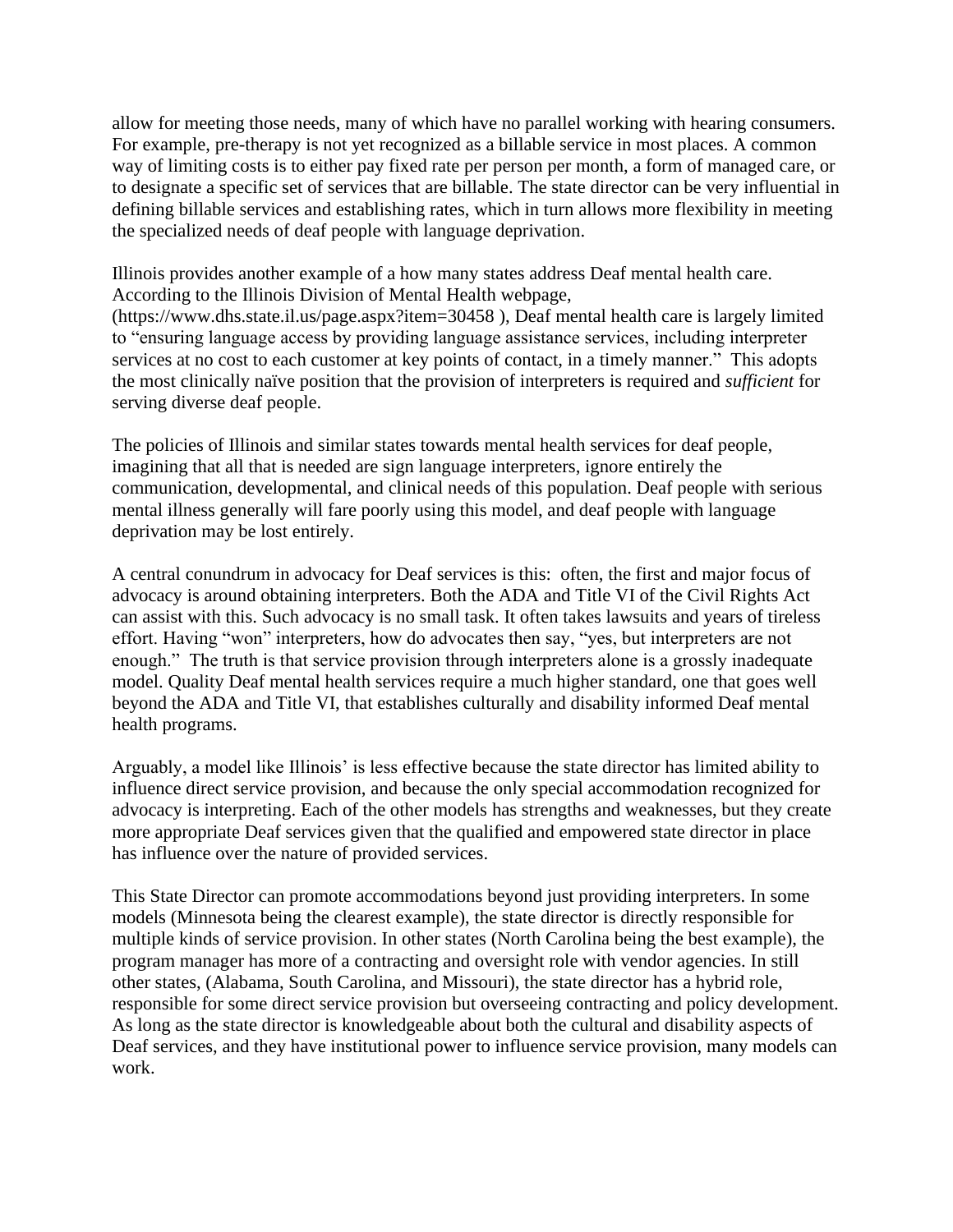What does not work is having no qualified person at the helm or having a qualified person with no power. It is probably fair to say that the more de-centralized the provision of Deaf services in a state, the more uneven the quality of services, and the more there is a need for some qualified leader in state government holding and promoting the standard of quality Deaf mental health care.

### **Conclusion**

People who have experienced severe language deprivation comprise a minority of people seen in Deaf mental health programs, though they may require a grossly disproportionate allocation of resources to serve. Less severe forms of language deprivation and dysfluency are more common, but Deaf mental health clinicians should be on the lookout for language and communication difficulties, with all their implications, in their clientele. This, again, is where a good communication assessment can be invaluable. Thus, while the absence of a "therapist who signs" or interpreters appears to be the obvious problem in service delivery, it is just the tip of the iceberg in regards to the true challenges involved in serving deaf people with language deprivation in mental health settings.

As Deaf mental health specialists come to understand the full implications of language deprivation for cognitive, social, and emotional development, they realize how much more knowledge and skill they must acquire than just signing. It then becomes increasingly obvious to them that this work requires clinical specialization well beyond acquisition and use of a minority language. It also requires a team of clinical and communication specialists.

Deaf mental health is a clinical specialty involving both cultural and disability themes and competencies (Glickman, 2013; Glickman & Hall, 2019). The cultural themes have to do with work with members of a cultural and linguistic minority group. The disability themes have to do primarily with the profound impact of language deprivation on deaf people, sometimes creating a functional developmental intellectual disability, as well as various kinds of comorbidity. They also have to do with the fact that being deaf or hard of hearing is experienced and conceptualized by many as disabling.

Deaf mental health providers also have advocacy roles: wherever they can, they need to advocate for deaf people to have quality ASL-based learning and service environments as resource options, even if many of them will not choose such services. They especially need to advocate for careful language assessments of deaf children, in both spoken and sign languages, and for the provision of quality signing educational options for deaf children. This advocacy to insure language acquisition is part of current nationwide LEAD-K initiatives (Holmes, 2019; Payne-Tsoupros, 2019).

What makes language deprivation a game-changer for the Deaf mental health field, however, is that providers will increasingly work with such culturally marginal, language-dysfluent people. This calls for a greatly expanded toolbox drawing upon both cultural and disability frameworks, including research into all the implications of late and inadequate language exposure. Following Gulati (2019) and others, more such research will enable us to acquire a science-informed consensus as to an operational definition and diagnostic criteria for Language Deprivation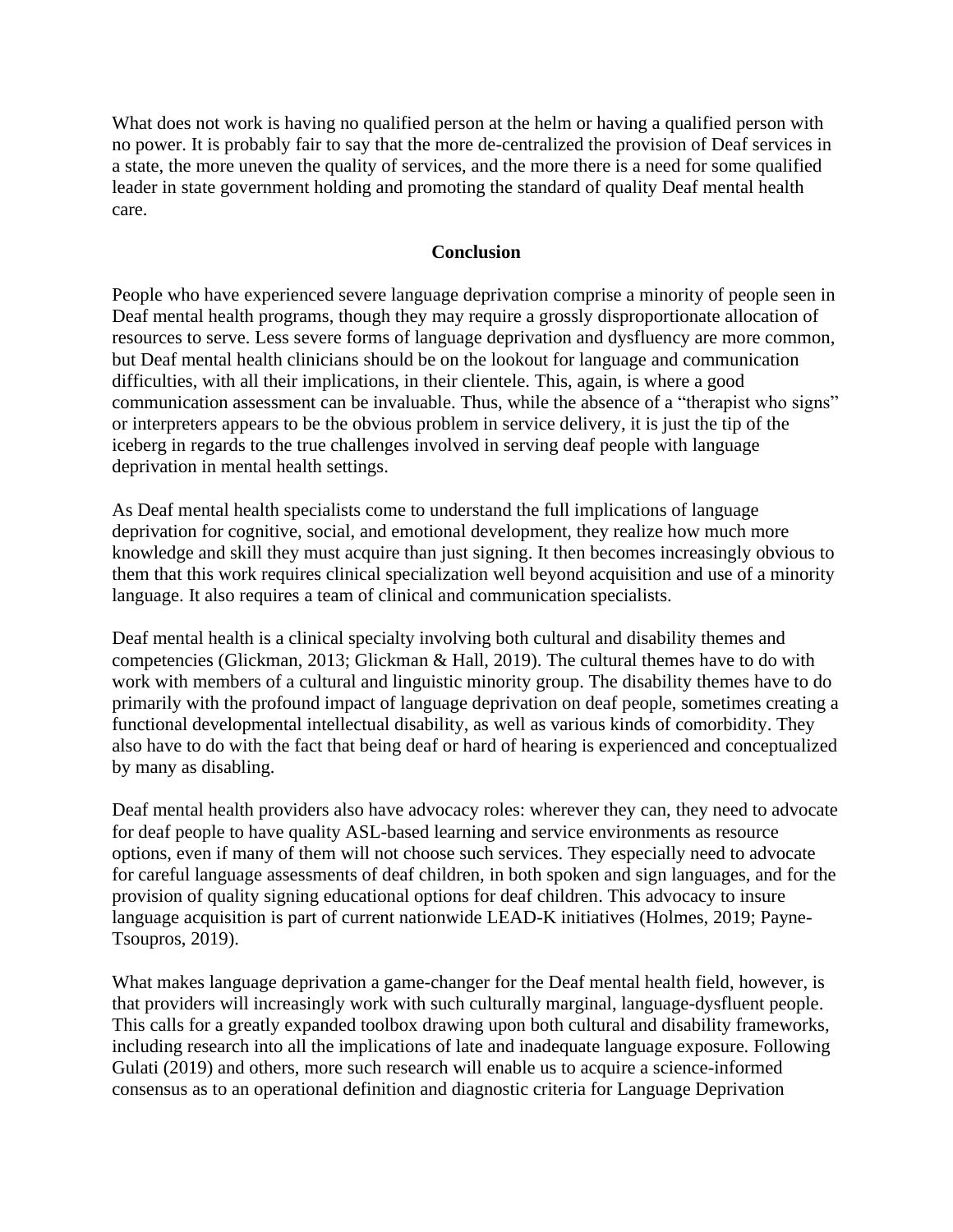Syndrome. For many Deaf mental health providers, as for many D/deaf people, this may not the world they wish for, but it is the world they now inhabit.

#### **References**

- Alabama Department of Mental Health, Chapter 580-3-24: Certification of mental health interpreters for persons who are deaf, (2003).
- Baker-Shenk, C. (1991). *The interpreter: machine, advocate or ally.* Paper presented at the 1991 conference of the RID.
- Baker, C., & Cokely, D. (1980). *American Sign Language: A teacher's resource text on grammar and culture*. Silver Spring, Maryland: T.J. Publishers.
- Basilier, T. (1964). Surdophrenia: The psychic consequences of congenital or early acquired deafness. *Acta Psychiatrica Scandinavica, 40*, 362-372.
- Bauman, H.-D. L., & Murray, J. J. (Eds.). (2014). *Deaf gain: Raising the stakes for human diversity*. Minneapolis: University of Minnesota Press.
- Burke, T. B. (2017). Choosing accommodations: Signed language interpreting and the absence of choice. *Kennedy Institute of Ethics Journal, 27*(2), 267-299.
- Christensen, K. (Ed.) (2000). *Deaf plus: A multicultural perspective*. San Diego, California: Dawn Sign Press.
- Cogen, C., & Cokely, D. (2015). *Preparing interpreters for tomorrow: Report on a study of emerging trends in interpreting and implications for interpreter education.* Retrieved from<https://drive.google.com/file/d/0B3DKvZMflFLdU0o1M1JYR0lTczQ/view>
- Crump, C. (2012). Mental health interpreting: Training, standards and certification. In K. Malcolm & L. Swabey (Eds.), *In our hands: Educating healthcare interpreters*. Washington D.C.: Gallaudet University Press.
- Crump, C., & Glickman, N. (2011). Mental health interpreting with language dysfluent deaf clients. *Journal of Interpreting*(21-36).
- Crump, C., & Hamerdinger, S. (2017). Understanding etiology of hearing loss as a contributor to language dysfluency and its impact on assessment and treatment of people who are deaf in mental health settings. *Community Mental Health Journal*, 1-7. doi:10:1007/s10597- 017-0120-0
- Denmark, J. (1985). A study of 250 patients referred to a department of psychiatry for the deaf. *British Journal of Psychiatry, 146*, 282-286.
- Denmark, J. (1994). *Deafness and mental health*. London: Jessica Kingsley Publishers.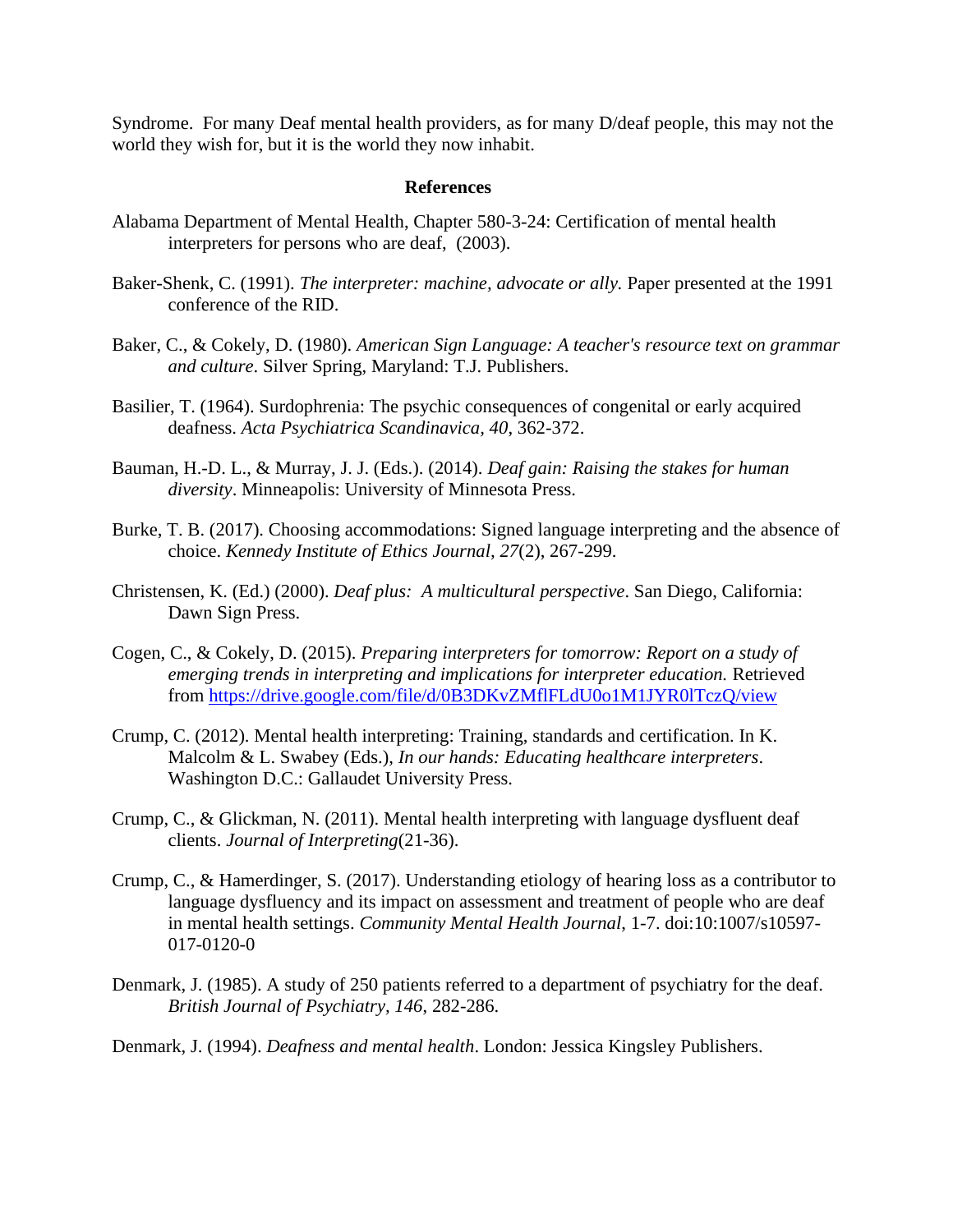- Dew, D. W. (Ed.) (1999). *Serving individuals who are low-functioning deaf*. Washington, D.C.: The George Washington University Regional Rehabilitation Continuing Education Program.
- Fellinger, J., Holzinger, D., & Pollard, R. (2012). Mental health of deaf people. *The Lancet, 379*(9820), 17-23.
- Glickman, N. (1983). A cross-cultural view of counseling with deaf clients. *Journal of rehabilitation of the Deaf, 16*(3), 4-15.
- Glickman, N. (1986). Cultural identity, deafness and mental health. *Journal of rehabilitation of the Deaf, 20*(2), 1-10.
- Glickman, N. (1996). The development of culturally Deaf identities. In N. Glickman & M. Harvey (Eds.), *Culturally affirmative psychotherapy with deaf persons*. Mahwah, New Jersey: Lawrence Earlbaum, Inc.
- Glickman, N. (2003). Culturally affirmative mental health treatment for Deaf people: What it looks like and why it is essential. In N. Glickman & S. Gulati (Eds.), *Mental health care of Deaf people: a Culturally affirmative approach*. Mahwah, New Jersey: Lawrence Erlbaum Associates.
- Glickman, N. (2007). Do you hear voices?: Problems in assessment of mental status in deaf person with severe language deprivation. *Journal of Deaf Studies and Deaf Education, 12*(2), 127-147.
- Glickman, N. (2009). *Cognitive behavioral therapy for deaf and hearing persons with language and learning challenges*. NYC: Routledge.
- Glickman, N. (2017). *Preparing deaf and hearing persons with language and learning challenges for CBT: A pre-therapy workbook.* New York City: Routledge.
- Glickman, N. (2019a). Appendix to chapter on Language deprivation syndrome: Language deprivation syndrome, antisocial personality and criminal behaviors. In N. Glickman & W. Hall (Eds.), *Language deprivation and Deaf mental health* (pp. 47-51). NYC: Routledge.
- Glickman, N. (2019b). Pre-therapy with deaf people with language and learning challenges. In N. Glickman & W. Hall (Eds.), *Language deprivation and Deaf mental health*. New York City: Routledge.
- Glickman, N. (Ed.) (2013). *Deaf Mental Health Care*. New York City: Routledge.
- Glickman, N., & Crump, C. (2013). Sign language dysfluency in some deaf persons: Implications for interpreters and clinicians working in mental health settings. In N. S. Glickman (Ed.), *Deaf mental health care* (pp. 138 - 180). New York City: Routledge.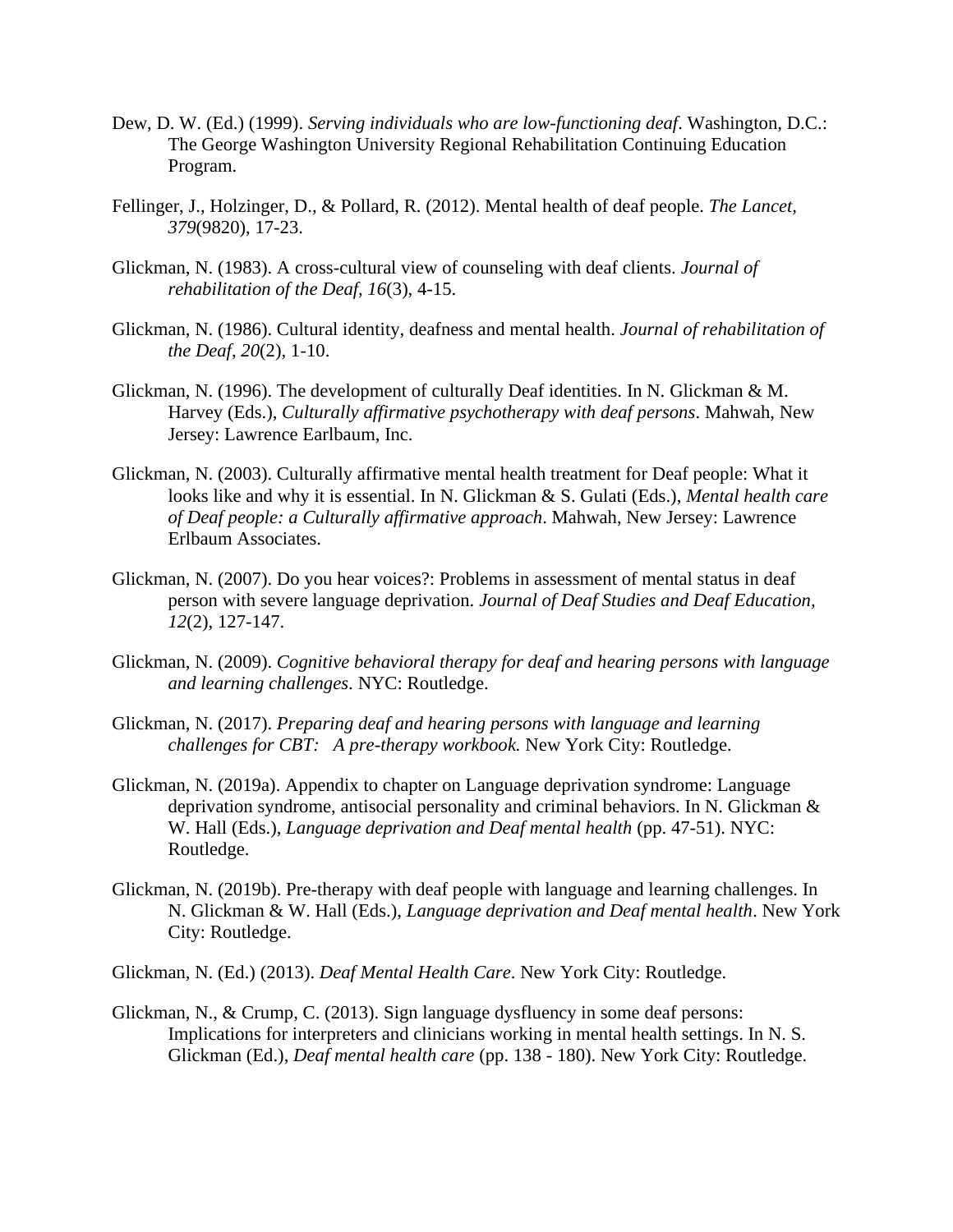- Glickman, N., & Gulati, S. (2003). *Mental health care of Deaf people: A culturally affirmative approach*. Mahwah, New Jersey: Lawrence Erlbaum Associates.
- Glickman, N., & Hall, W. (Eds.). (2019). *Language deprivation and Deaf mental health*. New York City: Routledge.
- Glickman, N., & Harvey, M. (Eds.). (1996). *Culturally affirmative psychotherapy with deaf persons*. Mahwah, New Jersey: Lawrence Earlbaum Associates.
- Gournaris, M. J., & Aubrecht, A. L. (2013). Deaf/hearing cross -cultural conflicts and the creation of culturally competent treatment programs. In N. S. Glickman (Ed.), *Deaf mental health care* (pp. 69-106). New York City: Routledge.
- Gournaris, M. J., Hamerdinger, S., & Williams, R. (2013). Creating a culturally affirmative continuum of mental health services: The experiences of three states. In N. Glickman (Ed.), *Deaf mental health care* (pp. 138-180). New York City: Routledge.
- Gulati, S. (2019). Language deprivation syndrome. In N. Glickman & W. Hall (Eds.), *Language deprivation and Deaf mental health*. New York City: Routledge.
- Guthman, D., & Sternfeld, C. (2013). Substance abuse treatment and recovery: Adapatations to best practices when working with with culturally Deaf persons. In N. Glickman (Ed.), *Deaf Mental Health Care*. NYC: Routledge.
- Hale, S. (2007). *Community interpreting*. London: Palgrave MacMillan UK.
- Hall, W. C., Levin, L. L., & Anderson, M. I. (2017). Language deprivation syndrome: A possible neurodevelopmental disorder with sociocultural origins. *Social Psychiatry and Psychiatric Epidemiology, 52*(761). doi:10.1007/s00127-017-1351-7
- Hamerdinger, S., & Karlin, B. (2003). Therapy using interpreters: Questions on the use of interpreters in therapeutic settings for monolingual therapists. *JADARA, 36*(3), 12-30.
- Harvey, M. (1998). *Odyssey of hearing loss: Tales of triumph*. San Diego, California: Dawn Sign Press.
- Harvey, M. (2001). *Listen with the heart: Relationships and hearing loss*. San Diego, California: Dawn Sign Press.
- Henner, J., Hoffmeister, R. J., & Reis, J. (2017). Developing sign langauge assessments for the deaf and hard of hearing. In S. Cawthorn & C. L. Garberoglio (Eds.), *Research methodology in deaf education*. Oxford, UK: Oxford University Press.
- Henner, J., Reis, J., & Hoffmeister, R. (2019). Using standardized, receptive ASL assessments in Deaf mental health. In N. Glickman & W. Hall (Eds.), *Language deprivation and Deaf mental health*. New York City: Routledge.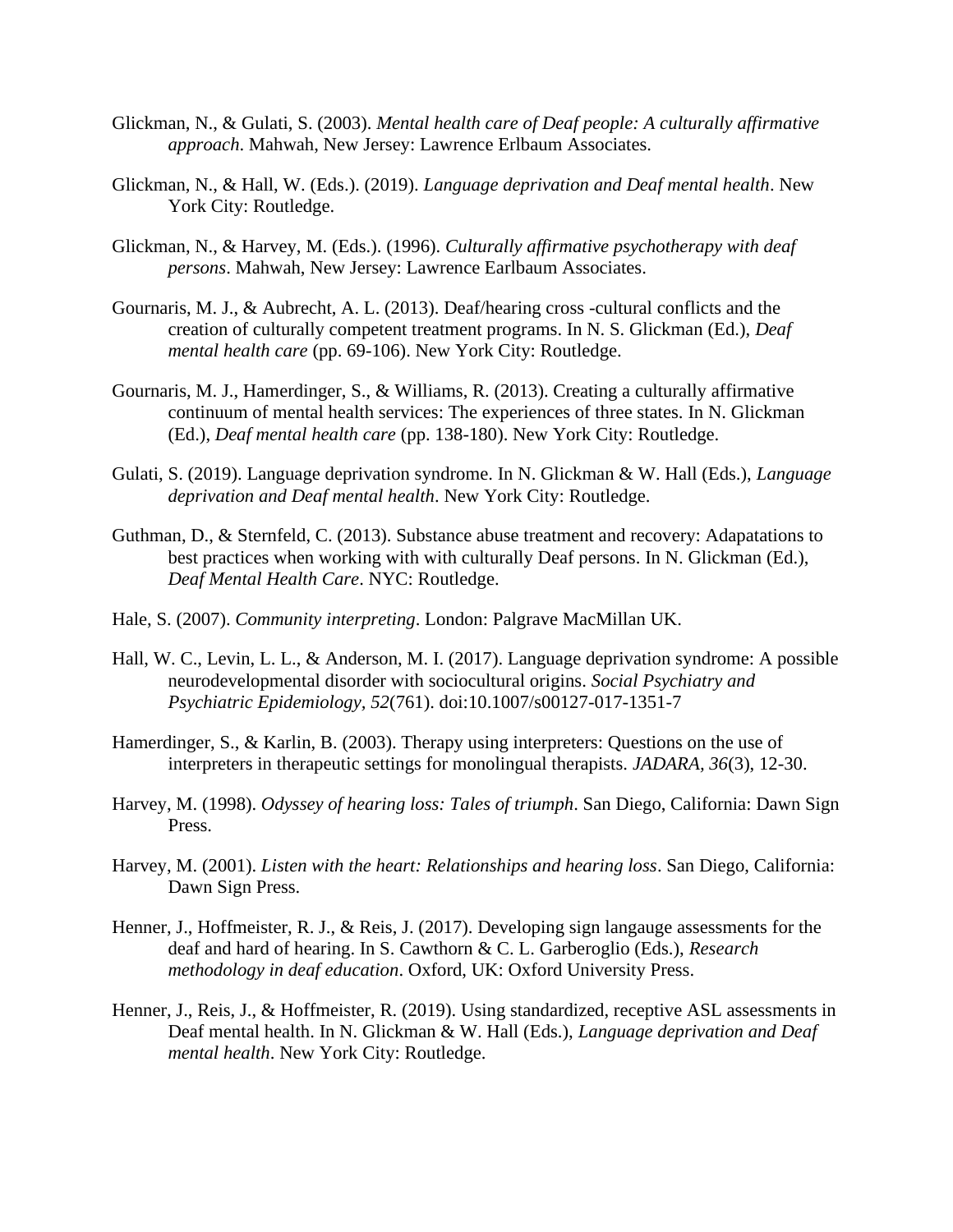- Holmes, T. (2019). Current laws related to the language development of deaf children and recommended advocacy strategies. In N. Glickman & W. Hall (Eds.), *Language deprivation and Deaf mental health* (pp. 263280). New York: Routledge.
- Humphries, T., Kushalnagar, P., Mathur, G., Napoli, D., Padden, C., Rathmann, C., & Smith, S. (2016). Avoiding linguistic neglect of deaf children. *Social Services Review, 90*(4), 589- 619. doi:10.1086/689543
- Humphries, T., Kushalnagar, P., Mathur, G., Napoli, D. J., Padden, C., Rathmann, C., & Smoth, S. R. (2012). Language acquisition for deaf children: Reducing the harms of zero tolerance to the use of alternative approaches. *Harm Reduction Journal, 9*(16).
- Kvam, M. H., Loeb, M., & Tambs, K. (2006). Mental Health in Deaf Adults: Symptoms of Anxiety and Depression Among Hearing and Deaf Individuals *Journal of Deaf Studies and Deaf Education, 12*(1), 1-7. doi:doi.10.1093
- Landsberger, S. A., & Diaz, D. R. (2011). Identifying and assessing psychosis in deaf psychiatric patients. *Current Psychiatry Reports, 13*(3), 198-202.
- Lane, H. (1992). *The mask of benevolence*. New York: Knoff.
- Lane, H., Hoffmeister, R., & Behan, B. (1996). *A journey into the Deaf-world*. San Diego, California: Dawn Sign Press.
- Leigh, I. (2009). *A lens on Deaf identities*. Oxford, England: Oxford University Press.
- Leigh, I. (2010). *Psychotherapy with deaf clients from diverse groups* (2nd ed.). Washington, D.C.: Gallaudet University Press.
- Leigh, I., & O'Brien, C. (2020). *Deaf Identities: Exploring new frontiers*. London: Oxford University Press.
- Levine, E. (1977). *The preparation of psychological service providers to the deaf: A report of the Spartanburg conference on the functions, competencies and training of psychological service providers to the deaf*: PRWAD Monograph No. 4.
- Levine, E. (Ed.) (1981). *The Ecology of Early Deafness*. New York: Columbia University Press.
- Mayberry, R., Chen, J., Witcher, P., & Klein, D. (2010). Age of acquisition effects on the functional organization of language in the adult brain. *Brain and Language, 119*, 21-69.
- Meristo, M., Morgan, G., Geraci, A., Jozzi, L., Hjelmquist, E., Surian, L., & Siegel, M. (2012). Belief attribution in deaf and hearing infants. *Developmental Science, 15*(3), 112-119. doi:10:1111/j.1467-7687.2012.01155x
- Miller, W. R., & Rollnick, S. (2002). *Motivational interviewing: Preparing people for change* (2nd ed.). New York: Guilford Press.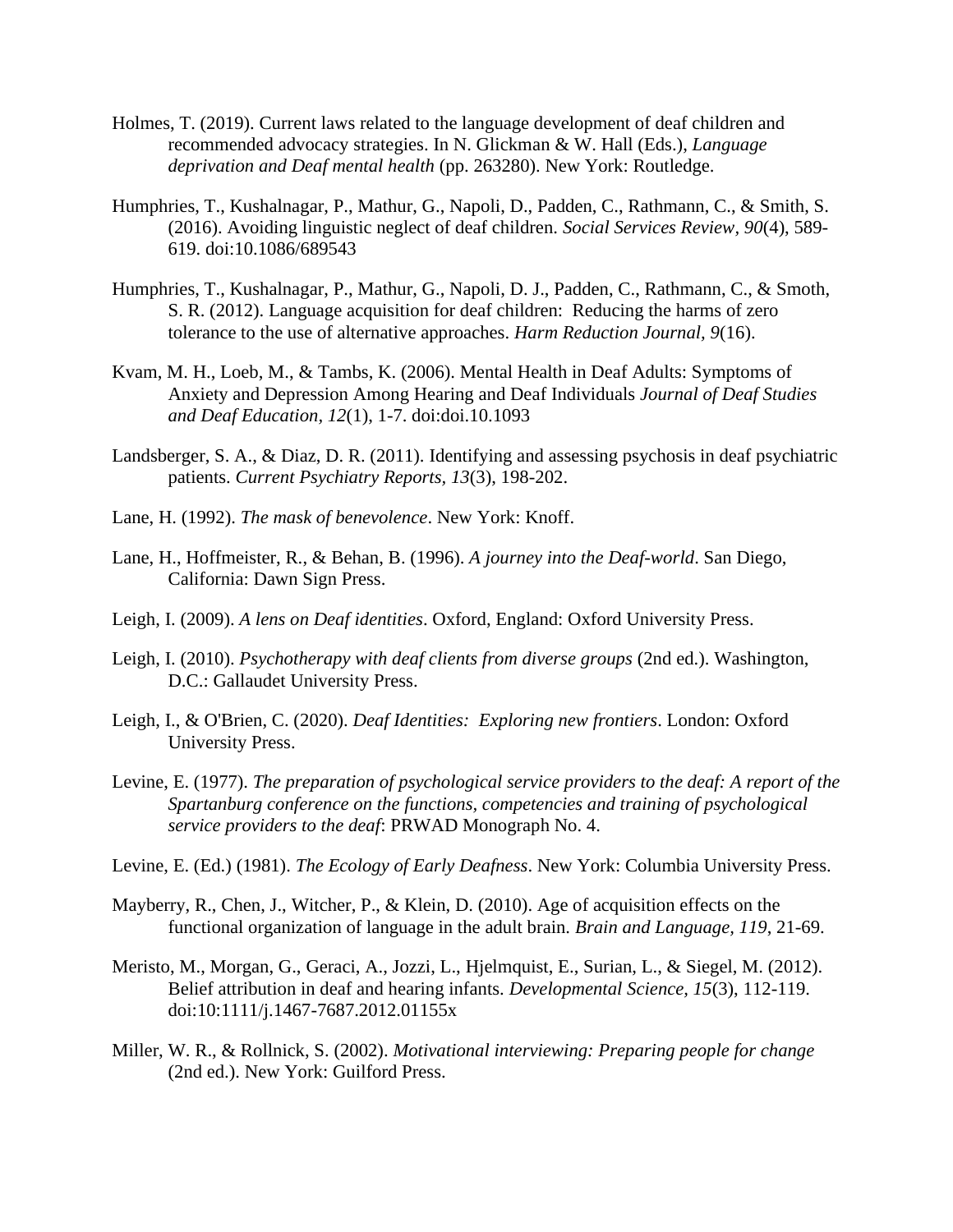Myklebust, H. (1964). *The psychology of deafness*. New York: Grune and Stratton.

- NAD. (2008). *Culturally affirmative and linguistically accessible mental health services*. Retrieved from [https://www.nad.org/resources/health-care-and-mental-health](https://www.nad.org/resources/health-care-and-mental-health-services/mental-health-services/culturally-affirmative-and-linguistically-accessible-services/)[services/mental-health-services/culturally-affirmative-and-linguistically-accessible](https://www.nad.org/resources/health-care-and-mental-health-services/mental-health-services/culturally-affirmative-and-linguistically-accessible-services/)[services/](https://www.nad.org/resources/health-care-and-mental-health-services/mental-health-services/culturally-affirmative-and-linguistically-accessible-services/)
- NAD. (2014). *Model mental health for deaf and hard-of-hearing individuals Bill of Rights Act*. Retrieved from [https://www.nad/org/resources/health-care-and-mental-health](https://www.nad/org/resources/health-care-and-mental-health-services/model-mental-health-for-deaf-and-hard-of-hearing-individuals-bill-of-rights-act/)[services/model-mental-health-for-deaf-and-hard-of-hearing-individuals-bill-of-rights-act/](https://www.nad/org/resources/health-care-and-mental-health-services/model-mental-health-for-deaf-and-hard-of-hearing-individuals-bill-of-rights-act/)
- Overweg, J., Hartman, C. A., & Hendriks, P. (2018). Children with autism spectrum disorder show pronoun reversals in interpretation. *Journal of Abnormal Psychology, 127*(2), 228- 238. doi:10.1037/abn0000338
- Padden, C., & Humphries, T. (1988). *Deaf in America: Voices from a culture*. Cambridge, Massachusetts: Harvard University Press.
- Payne-Tsoupros, C. (2019). Lessons from the LEAD-K campaign for language equality for deaf and hard of hearing children. *51 Loyola University Chicago Law Journal, 51*.
- Penicaud, S., Klein, D., Zatorre, R. J., Chen, J., Witcher, P., Hyde, K., & Mayberry, R. (2013). Structural brain changes linked to delayed first language acquisition in congenitally deaf individuals. *NeuroImage, 66*, 42-49. doi:10:.1016
- Perry, F. (Writer). (1979). Dummy. In: Warner Brothers.
- Poizner, H., Klima, E. S., & Belllugi, U. (1987). *What the Hands Reveal about the Brain*. Cambridge, Massachusetts: The MIT Press.
- Pollard, R. Q. (1992). 100 years in psychology and deafness: A centennial retrospective. *Journal of the American Deafness and Rehabilitation Association, 26*(3), 32-46.
- Pollard, R. Q. (1998a). Mental health interpreting: A mentored curriculum [Videotape and users' guide]. Rochester, New York: University of Rochester School of Medicine.
- Pollard, R. Q. (1998b). Psychopathology. In M. Marschark & M. D. Clark (Eds.), *Psychological perspectives on deafness* (pp. 171-197). Mahwah, New Jersey: Lawrence Erlbaum Associates.
- Pollard, R. Q. (Ed.) (1998c). *Mental health interpreting: a mentored curriculum*. Rochester, New York: University of Rochester School of Medicine.
- Pollard, R. Q., & Fox, M. I. (2019). Forensic evaluation of deaf adults with language deprivation. In N. S. Glickman & W. C. Hall (Eds.), *Language deprivation and Deaf Mental Health* (pp. 101-135). New York City: Routledge.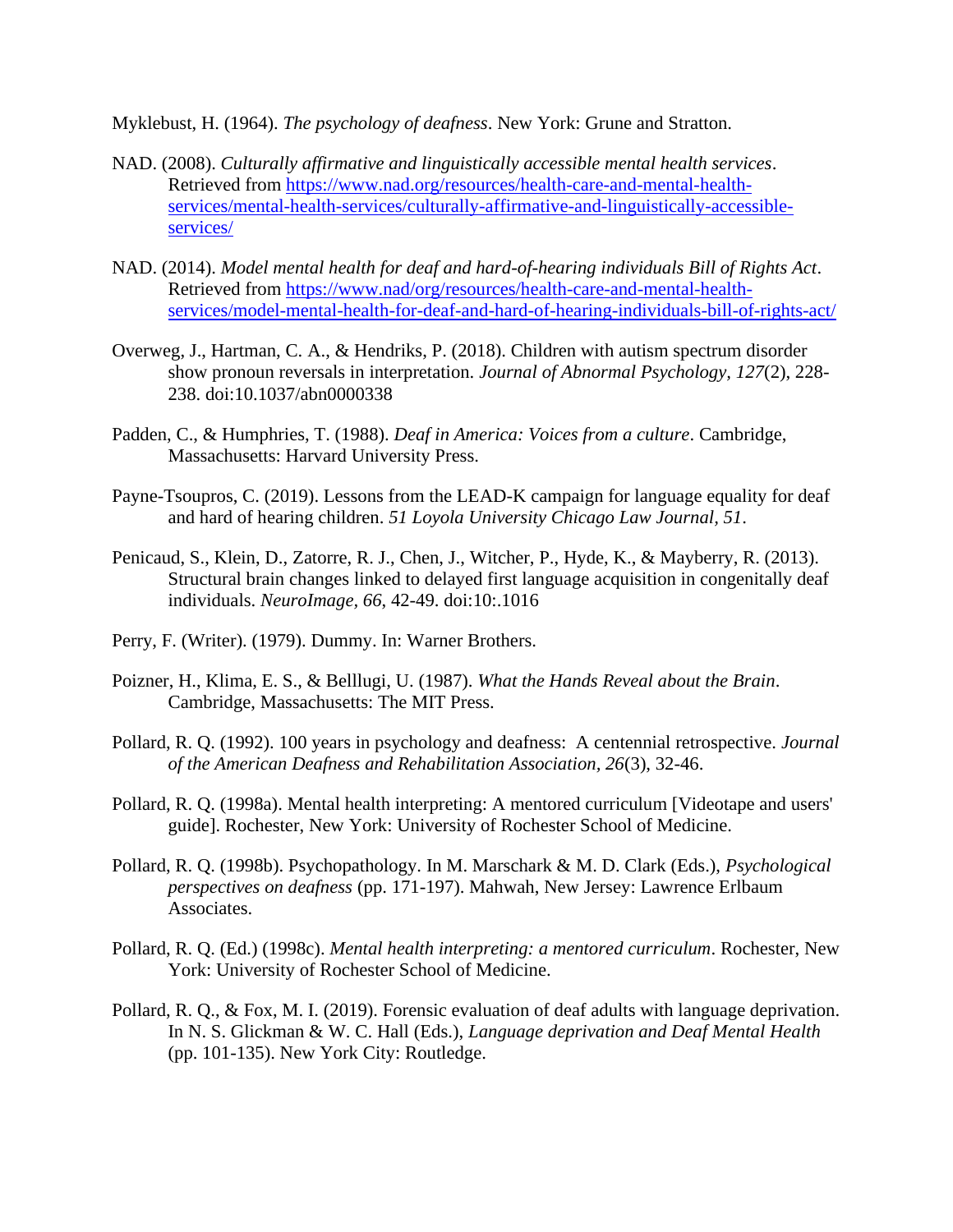- Prochaska, J. O., & DiClemente, C. C. (1992). Stages of change in the modification of problem behaviors. In M. Hersen, R. M. Eisler, & P. M. Miller (Eds.), *Progress in behavior modification* (Vol. 28, pp. 183-218). Sycamore, IL: Sycamore Publishing Co.
- R.I.D. (2007). *Interpreting in mental health settings standard practice paper*. Retrieved from [www.RID.org](/Users/thewd/Downloads/www.RID.org)
- R.I.D. (2020). About RID overview. Retrieved from [https://rid.org/about-rid/about](https://rid.org/about-rid/about-interpreting/setting-standards/)[interpreting/setting-standards/](https://rid.org/about-rid/about-interpreting/setting-standards/)
- Sandler, W., & Martin, D. L. (2001). Natural sign languages. In M. Aronoff & J. Rees-Miller (Eds.), *Handbook of Linguistics* (pp. 533-562). Oxford, U.K. : Blackwell Publishers.
- Schick, B., Williams, K., & Kupermintz, H. (2006). Look who's being left behind: Educational interpreters and access to education for deaf and hard-of-hearing students. *Journal of Deaf Studies and Deaf Education, 11*(1), 3-20.
- Solow, S. N. (1988). Interpreting for minimally linguisticallly competent individuals. *The Court Manager, 3*(2), 18-21.
- South Carolina Department of Mental Health. (2014). Services for the deaf and hard of hearing: Serving clients with limited English proficiency. Retrieved from <https://www.berkeleymentalhealth.org/wp-content/uploads/2016/09/2017-Policies.pdf>
- Spencer, P. E., & Marschark, M. (2010). *Evidence-based practice in educating deaf and hard-ofhearing students*. New York City: Oxford University Press.
- Stokoe, W. C., Casterline, D. C., & Croneberg, C. G. (1976). *A dictionary of American Sign Language on linguistic principles (rev. ed)* (2nd Ed.). Silver Spring, MD: Linstok Press.
- Sussman, A., & Brauer, B. (1999). On being a psychotherapist with deaf clients. In I. W. Leigh (Ed.), *Psychotherapy with deaf clients from diverse groups*. Washington, D.C.: Gallaudet University Press.
- Sussman, A., & Stewart, L. (Eds.). (1971). *Counseling with deaf people*. New York City: Deafness Research and Training Center.
- Szarkowski, A. (2019). Language development in children with cochlear implants: Possibilities and challenges. In N. S. Glickman & W. C. Hall (Eds.), *Language deprivation and Deaf mental health* (pp. 235-262). New York City: Routledge.
- Thacker, A. (1994). Formal communication disorder: Sign language in deaf people with schizophrenia. *British Journal of Psychiatry, 165*(818-823).
- Thacker, A. (1998). *The manifestation of schizophrenic formal communication disorder in sign language.* (Doctoral Dissertation), St. George Hospital Medical School,